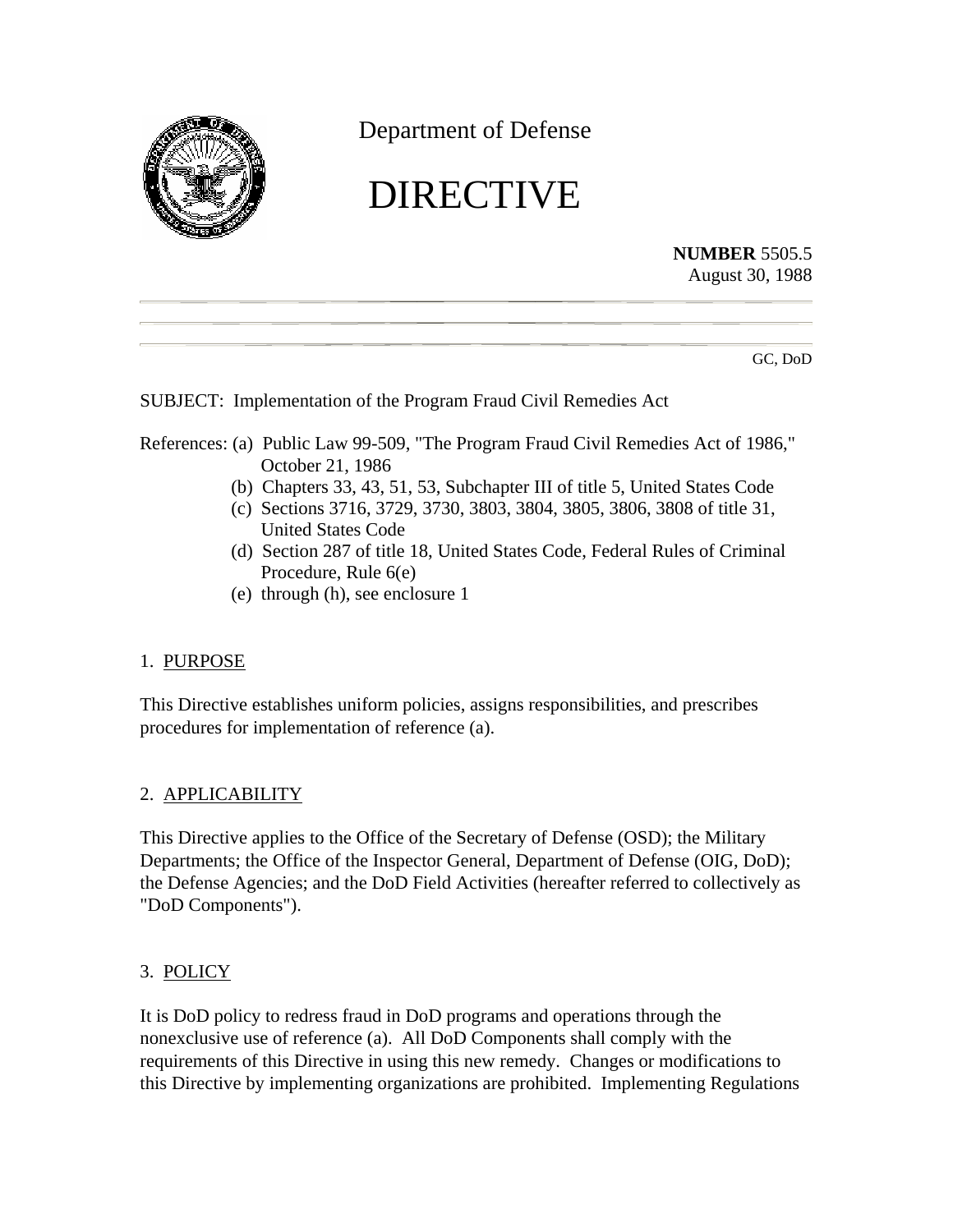are authorized only to the extent necessary to effectively carry out the requirements of this Directive.

## 4. RESPONSIBILITIES

4.1. The Inspector General, Department of Defense (IG, DoD), shall establish procedures for carrying out the duties and responsibilities of the "investigating official," as outlined in enclosure 2.

4.2. The General Counsel, Department of Defense (GC, DoD), shall:

4.2.1. Establish procedures for carrying out the duties and responsibilities of the authority head, Department of Defense, which have been delegated to the GC, DoD, as set forth in enclosure 2;

4.2.2. Establish procedures for carrying out the duties and responsibilities for appointment and support of presiding officers, as set forth in enclosure 2; and

4.2.3. Review and approve the Regulations and Instructions required by this section to be submitted for approval by the GC, DoD.

### 4.3. The Secretaries of the Military Departments shall:

4.3.1. Establish procedures for carrying out the duties and responsibilities of the "authority head" and of the "reviewing officials" for their respective Departments, and for obtaining and supporting presiding officers from other Agencies as specified in Office of Personnel Management (OPM) regulations. (See enclosure 2).

4.3.2. Make all Regulations or Instructions promulgated subject to the approval of the GC, DoD; and

4.3.3. Delegate duties as appropriate.

4.4. The General Counsel of the National Security Agency (GC, NSA) and the General Counsel of the Defense Logistics Agency (GC, DLA) shall be responsible for establishing procedures for carrying out the duties and responsibilities of the reviewing officials that have been delegated to them, as stated in enclosure 2. All Regulations or Instructions promulgated pursuant to this Directive shall be submitted to the GC, DoD.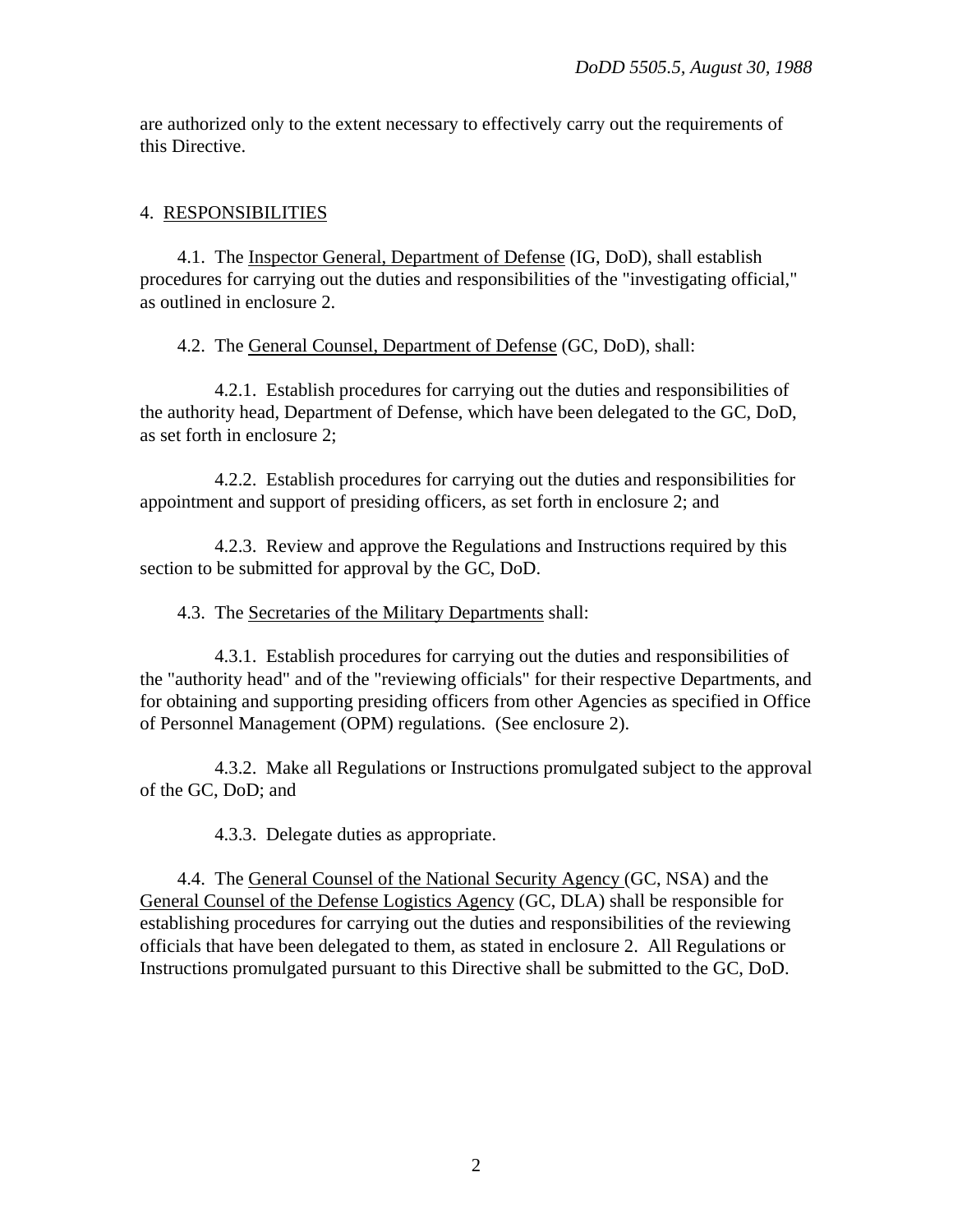# 5. EFFECTIVE DATE AND IMPLEMENTATION

This Directive is effective immediately. Two copies of DoD Component implementing documents and subsequent amendments shall be forwarded to the General Counsel, Department of Defense, within 90 days. Other DoD Components shall disseminate this Directive to appropriate personnel.

William H. Togo -

William H. Taft, IV Deputy Secretary of Defense

Enclosures - 2 E1. References, continued

E2. Program Fraud Civil Remedies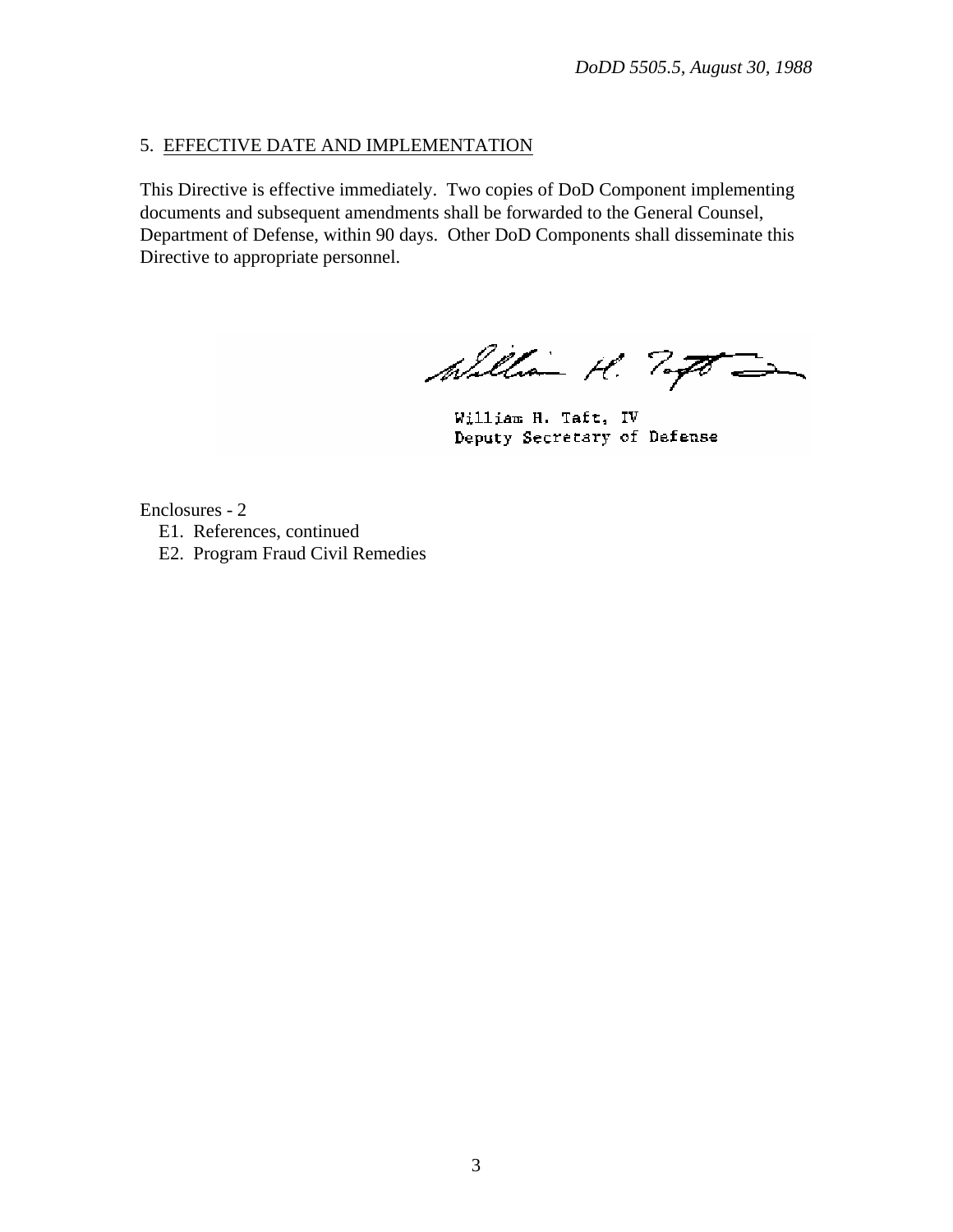## E1. ENCLOSURE 1

# REFERENCES, continued

- (e) Federal Rules of Civil Procedure, Rules 4(d) and 34 of title 28, United States Code
- (f) Title 32 Code of Federal Regulations, Part 97
- (g) Federal Rules of Evidence, Rule 408 of title 28, United States Code
- (h) Section 3805 of title 32, United States Code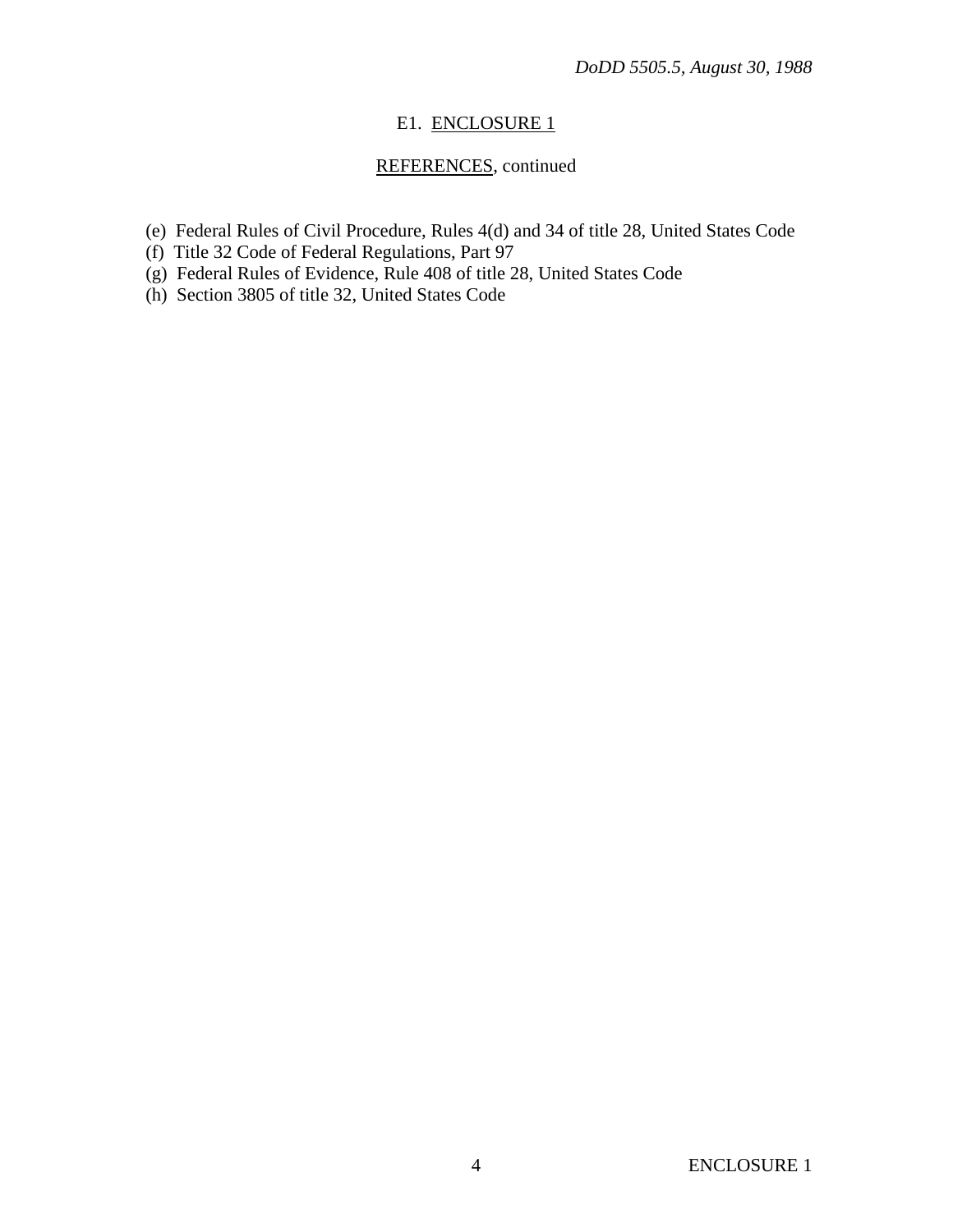## E2. ENCLOSURE 2

## PROGRAM FRAUD CIVIL REMEDIES

#### E2.1. SCOPE AND PURPOSE

E2.1.1. The Department of Defense has the authority to impose civil penalties and assessments against persons who make, submit or present, or cause to be made, submitted, or presented, false, fictitious, or fraudulent claims or written statements to authorities or to their agents.

#### E2.1.2. This enclosure:

E2.1.2.1. Establishes administrative policies and procedures for imposing civil penalties and assessments against persons who make, submit, or present, or cause to be made, submitted, or presented, false, fictitious, or fraudulent claims or written statements to authorities or to their agents;

E2.1.2.2. Specifies the hearing and appeal rights of persons subject to allegations of liability for such penalties and assessments.

E2.1.3. The uniform policies and procedures established by this enclosure are binding on the authorities and authority heads in the Department of Defense and the Military Departments. Additional administrative regulations necessary to carry out the requirements of the PFCRA (reference (a)) and this Directive may be written by the authority heads. Any such regulations shall be consistent with the provisions of this enclosure.

#### E2.2. DEFINITIONS

E2.2.1. Adequate evidence. Information sufficient to support the reasonable belief that a particular act or omission has occurred.

E2.2.2. Authority

E2.2.2.1. The Department of Defense, which includes the OSD, the Organizations of the Joint Chiefs of Staff (OJCS), the Unified and Specified Commands, the Defense Agencies, and the DoD Field Activities.

E2.2.2.2. The Department of the Army.

E2.2.2.3. The Department of the Navy.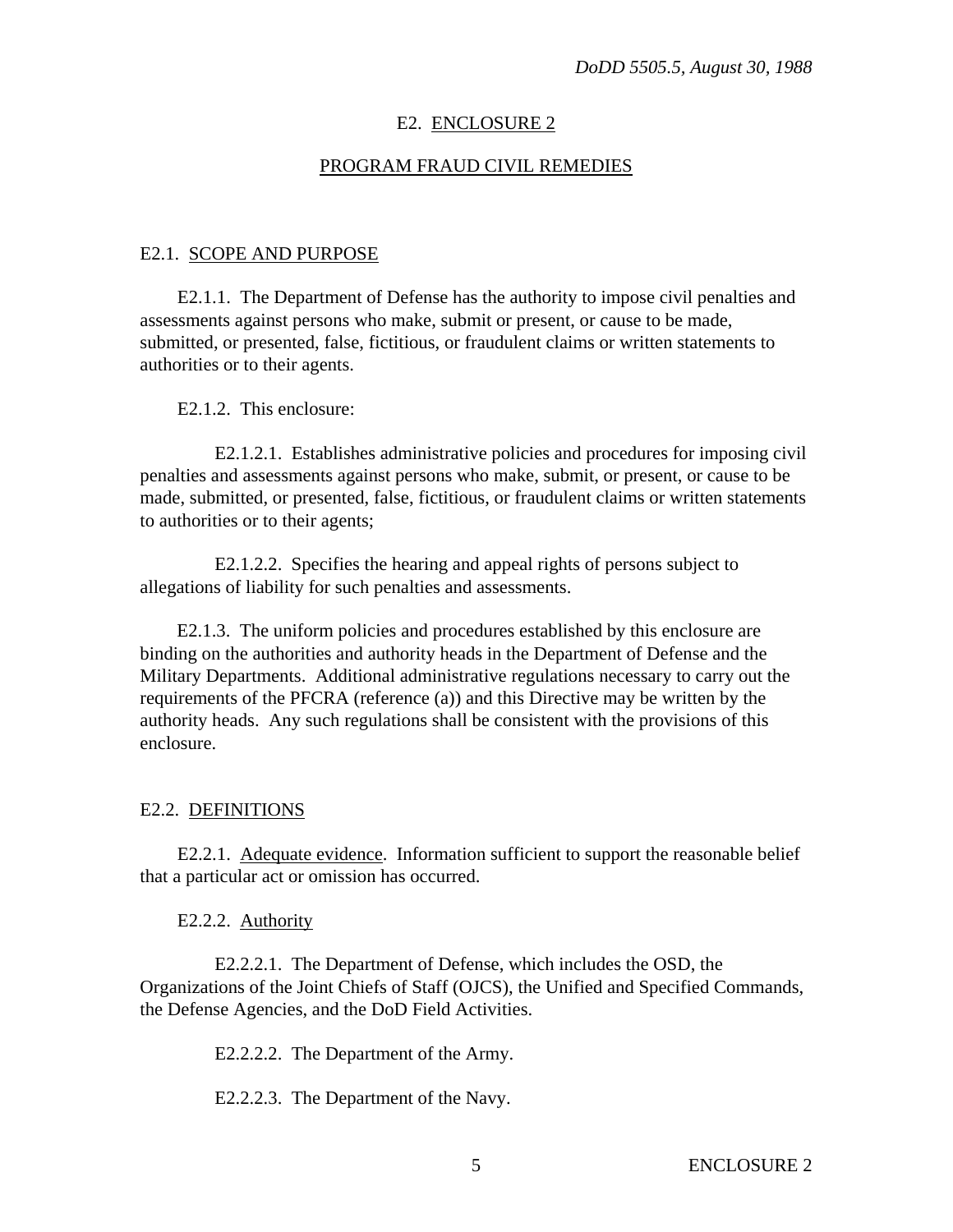E2.2.2.4. The Department of the Air Force.

E2.2.3. Authority Head

E2.2.3.1. For the Department of Defense, the Deputy Secretary of the Department of Defense or an official or employee of the Department of Defense or the Military Departments designated in writing by the Deputy Secretary of Defense.

E2.2.3.2. For the respective Military Departments, the Secretary of the Military Department or an official or employee of the Military Department designated in regulations promulgated by the Secretary to act on behalf of the Secretary.

E2.2.4. Benefit. In the context of statements, anything of value, including, but not limited to any advantage, preference, privilege, license, permit, favorable decision, ruling status, or loan guarantee.

E2.2.5. Claim. Any request, demand, or submission made as follows:

E2.2.5.1. To the authority for property, services, or money (including money representing grants, loans, insurance, or benefits);

E2.2.5.2. To a recipient of property, services, or money from the authority or to a party to a contract with the authority:

E2.2.5.2.1. For property or services if the United States:

E2.2.5.2.1.1. Provided such property or services;

E2.2.5.2.1.2. Provided any portion of the funds for the purchase of such property or services; or

E2.2.5.2.1.3. Will reimburse such recipient or party for the purchase of such property or services; or

E2.2.5.2.2. For the payment of money (including money representing grants, loans, insurance, or benefits) if the United States:

E2.2.5.2.2.1. Provided any portion of the money requested or demanded; or

E2.2.5.2.2.2. Will reimburse such recipient or party for any portion of the money paid on such request or demand; or

E2.2.5.2.3. Made to the authority that has the effect of decreasing an obligation to pay or account for property, services, or money.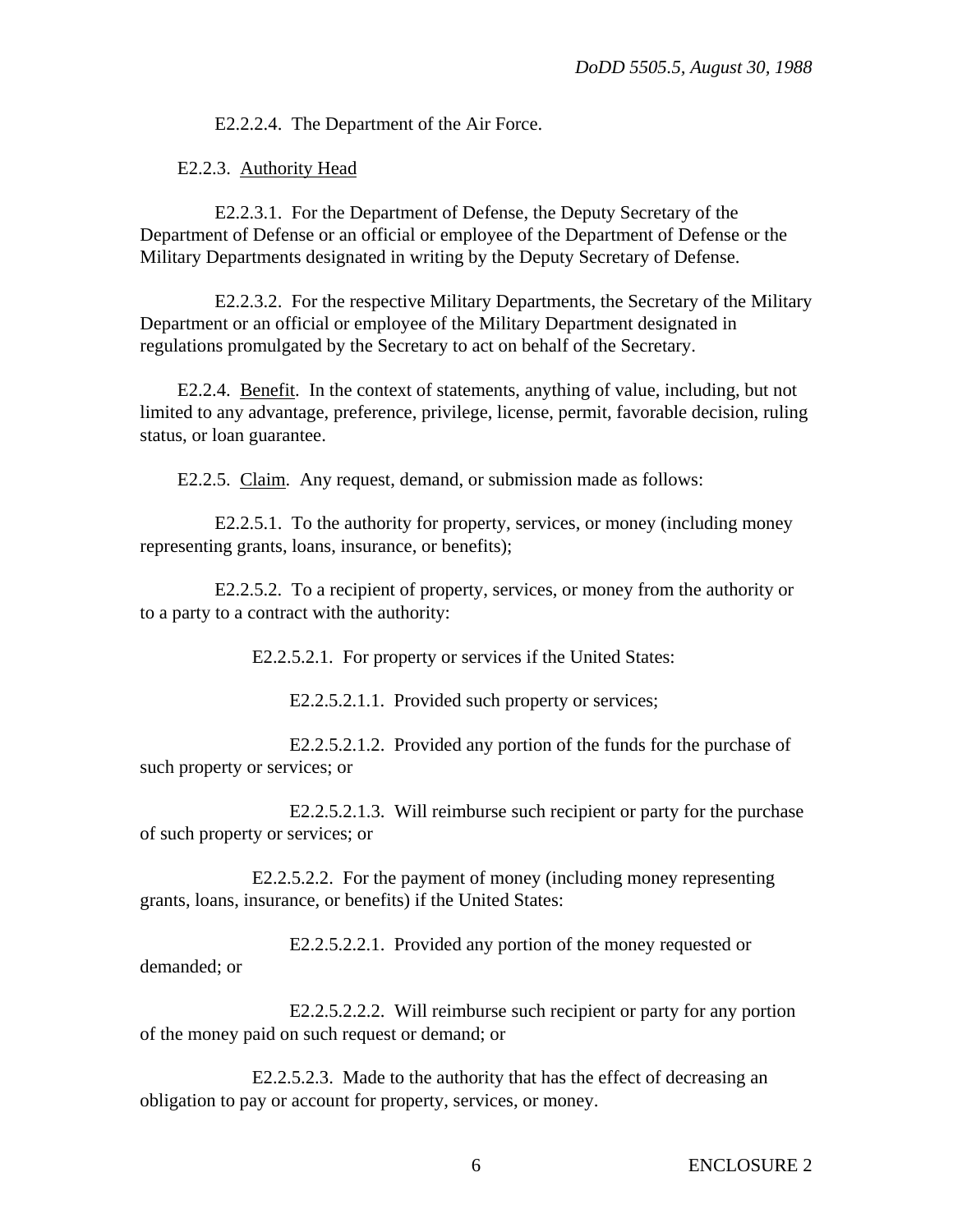E2.2.6. Complaint. The administrative complaint served by the reviewing official on the defendant under section E2.7., below.

E2.2.7. Defendant. Any person alleged in a complaint under section E2.7., below, to be liable for a civil penalty or assessment under section E2.3., below.

E2.2.8. DoD criminal investigative organizations. The U.S. Army Criminal Investigative Command, the Naval Security and Investigative Command, the U.S. Air Force Office of Special Investigations, and the Defense Criminal Investigative Service.

E2.2.9. Government. The U.S. Government.

E2.2.10. Individual. A natural person.

E2.2.11. Initial decision. The written decision of the presiding officer required by section E2.10. or E2.31., below. This includes a revised initial decision issued following a remand or a motion of reconsideration.

E2.2.12. Investigating official

E2.2.12.1. The IG, DoD; or

E2.2.12.2. An officer or employee of the OIG designated by the IG;

E2.2.12.3. Who, if a member of the Armed Forces of the United States on active duty, is serving in grade O-7 or above or, if a civilian employee, is serving in a position for which the rate of basic pay is not less than the minimum rate of basic pay for grade GS-16 under the General Schedule.

E2.2.13. Knows or has reason to know. A person who, with respect to a claim or statement:

E2.2.13.1. Has actual knowledge that the claim or statement is false, fictitious, or fraudulent;

E2.2.13.2. Acts in deliberate ignorance of the truth or falsity of the claim or statement; or

E2.2.13.3. Acts in reckless disregard of the truth or falsity of the claim or statement.

E2.2.14. Makes. Includes the terms presents, submits, and causes to be made, presented, or submitted. As the context requires, making or made shall likewise include the corresponding forms of such terms.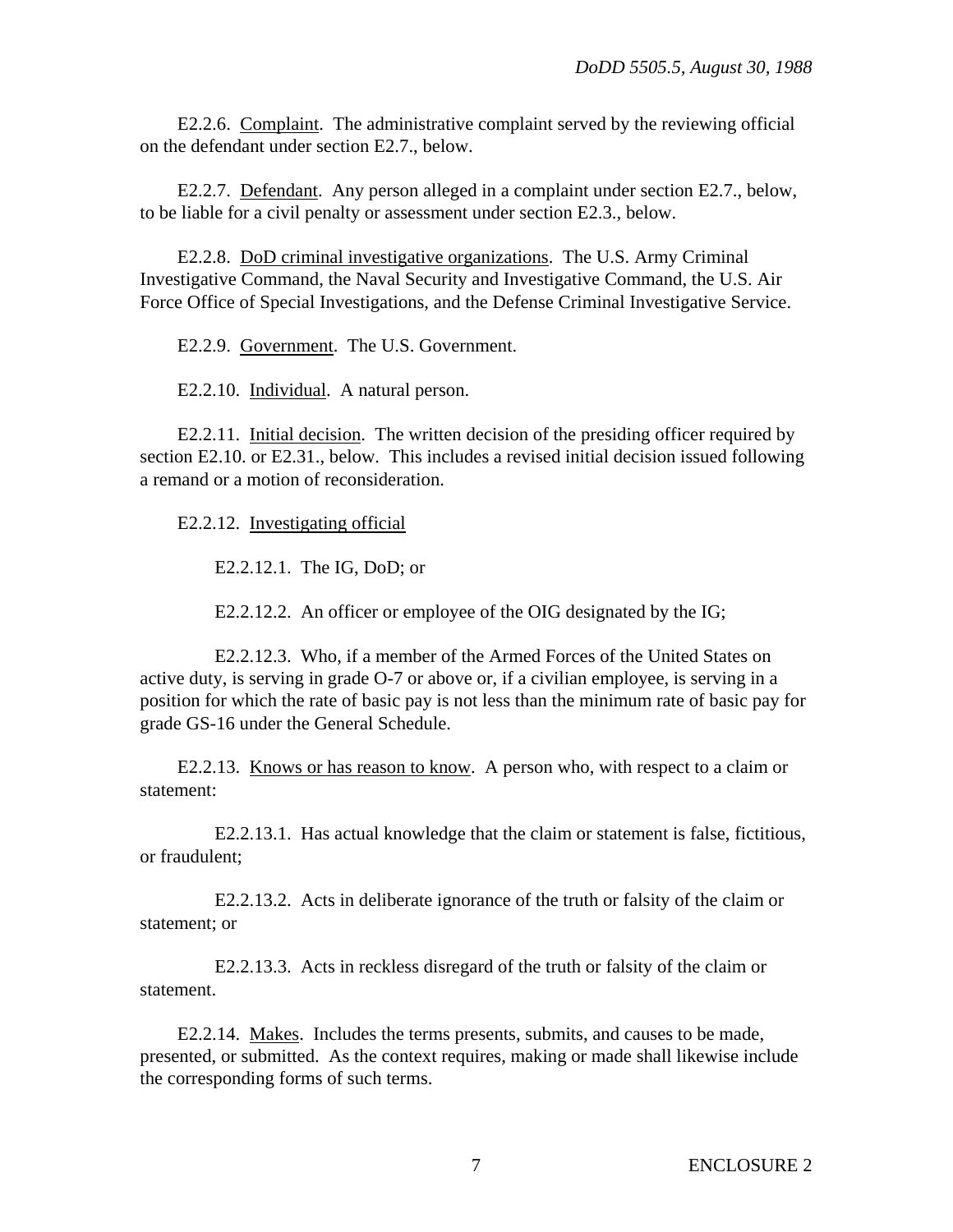E2.2.15. Person. Any individual, partnership, corporation, association or private organization, and includes the plural of that term.

E2.2.16. Preponderance of the evidence. The evidence necessary to support a presiding officer's decision that a violation of the PFCRA (reference (a)) has occurred. Evidence that leads to the belief that what is sought to be proved is more likely true than not true.

E2.2.17. Presiding officer. An officer or employee of the Department of Defense or an employee detailed to the Department of Defense from another Agency who:

E2.2.17.1. Is selected under 5 U.S.C., Chapter 33 (reference (b)), pursuant to the competitive examination process applicable to administrative law judges;

E2.2.17.2. Is appointed by the authority head of the Department of Defense to conduct hearings under this Directive for cases arising in the Department of Defense or the Military Departments;

E2.2.17.3. Is assigned to cases in rotation so far as practicable;

E2.2.17.4. May not perform duties inconsistent with the duties and responsibilities of a presiding officer;

E2.2.17.5. Is entitled to pay prescribed by the Office of Personnel Management (OPM) independently of ratings and recommendations made by the authority and in accordance with 5 U.S.C., Chapters 51 and 53, Subchapter III (reference (b));

E2.2.17.6. Is not subject to a performance appraisal pursuant to 5 U.S.C., Chapter 43 (reference (b)); and

E2.2.17.7. May be removed, suspended, furloughed, or reduced in grade or pay only for good cause established and determined by the Merit Systems Protection Board (MSPB) on the record after opportunity for hearing by such Board.

E2.2.18. Representative. An attorney-at-law duly licensed in any State, commonwealth, territory, the District of Columbia, or foreign country, who enters his or her appearance in writing to represent a party in a proceeding under this part, or an officer, director, or employee of a defendant or of its affiliate.

E2.2.19. Reviewing official

E2.2.19.1. In all cases arising in the Department of Defense and any of the Military Departments, the reviewing official shall be an officer or employee of an authority as follows: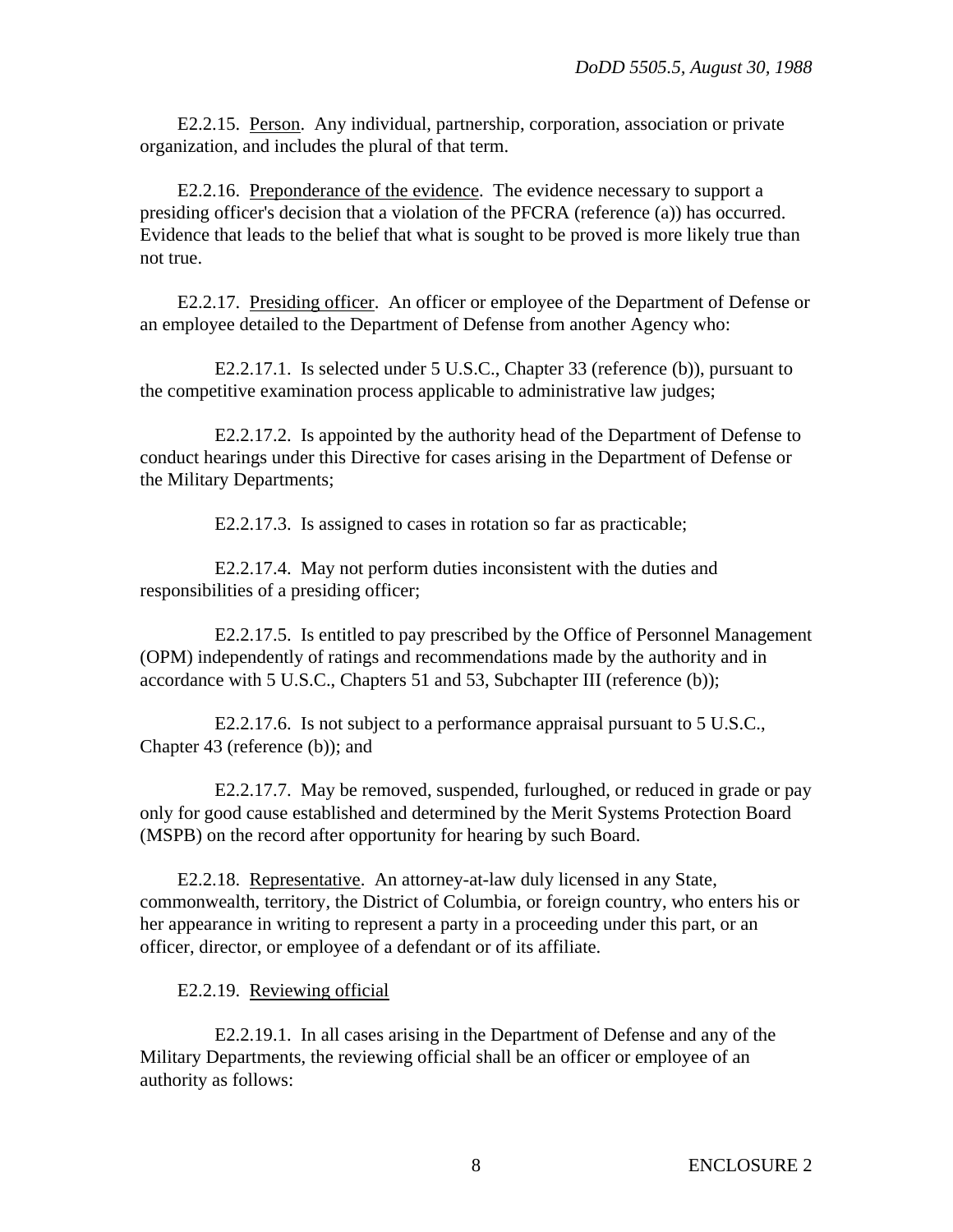E2.2.19.1.1. Who is designated by the authority head to make the determination required under section E2.5., below, of this enclosure;

E2.2.19.1.2. Who, if a member of the Armed Forces of the United States on active duty, is serving in grade O-7 or above or, if a civilian employee, is serving in a position for which the rate of basic pay is not less than the minimum rate of basic pay for grade GS-16 under the General Schedule; and

E2.2.19.1.3. Who is as follows:

E2.2.19.1.3.1. Not subject to supervision by, or required to report to, the investigating official;

E2.2.19.1.3.2. Not employed in the organizational unit of the authority in which the investigating official is employed; and

E2.2.19.1.3.3. Not an official designated to make suspension or debarment decisions.

E2.2.19.2. The General Counsel, Defense Logistics Agency (GC, DLA), shall be the reviewing official for all cases involving a claim or statement made to the DLA or any other part of the Department of Defense other than a Military Department or the National Security Agency (NSA). The General Counsel, National Security Agency (GC, NSA), shall be the reviewing official for all cases involving claims or statements made to that Agency. The General Counsel, Defense Logistics Agency (GC, DLA), and GC, NSA, may redelegate their authority to act as reviewing officials to any individual(s) meeting the criteria set out in subparagraph E2.2.19.1. of this section.

E2.2.19.3. The authority head of each Military Department shall select a reviewing official, who shall review all cases involving a claim or statement that was made to their Department.

E2.2.20. Statement. Any written representation, certification, affirmation, document, record, accounting, or bookkeeping entry made:

E2.2.20.1. With respect to a claim or to obtain the approval or payment of a claim (including relating to eligibility to make a claim); or

E2.2.20.2. With respect to (including relating to eligibility for):

E2.2.20.2.1. A contract with, or a bid or proposal for a contract with; or

E2.2.20.2.2. A grant, loan, or benefit from the authority, or any State, political subdivision of a State, or other party; if the U.S. Government provides any portion of the money or property under such contract or for such grant, loan, or benefit,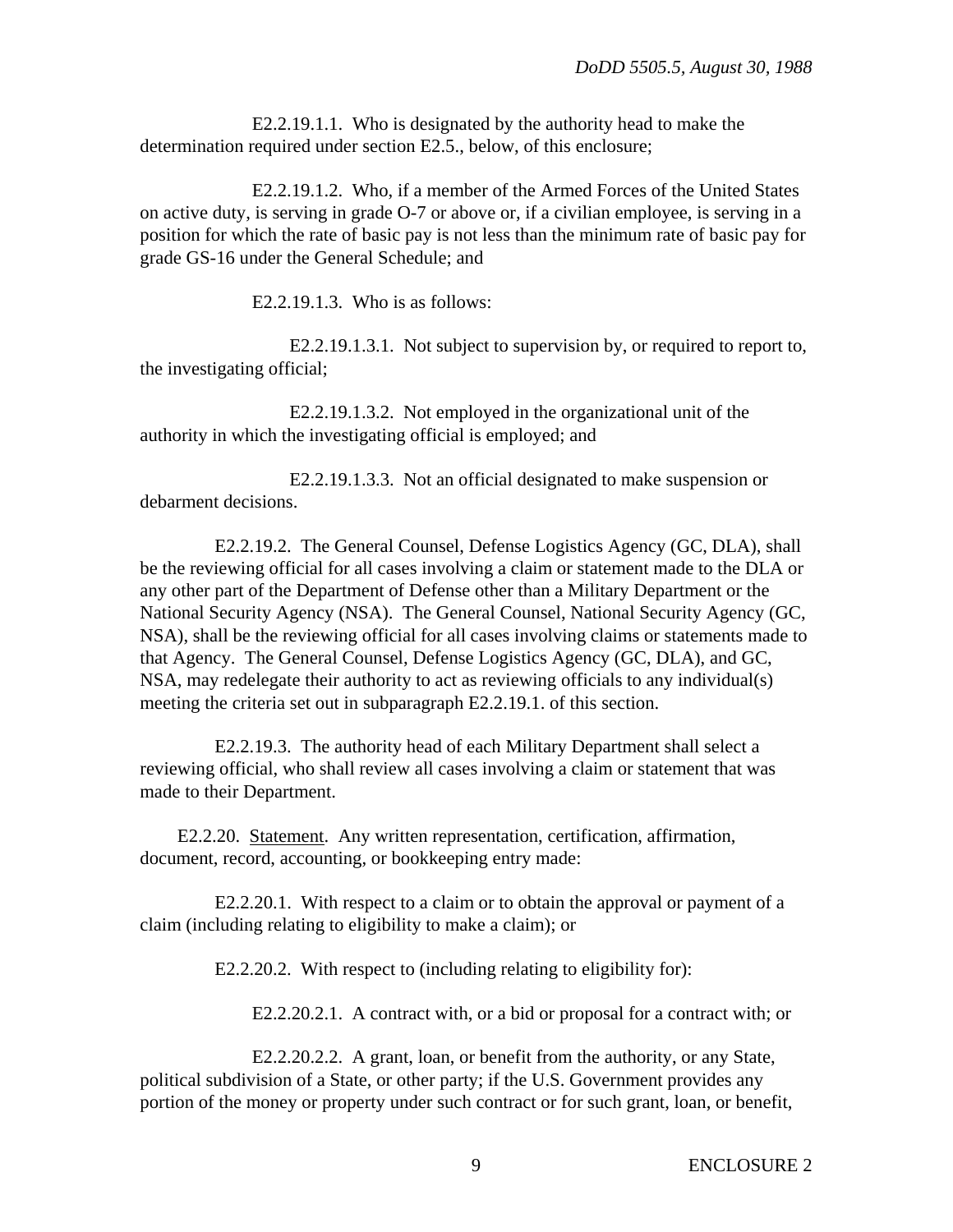or if the U.S. Government will reimburse such State, political subdivision, or party for any portion of the money or property under such contract or for such grant, loan, or benefit.

#### E2.3. BASIS FOR CIVIL PENALTIES AND ASSESSMENTS

#### E2.3.1. Claims

E2.3.1.1. Any person who makes a claim that the person knows or has reason to know:

E2.3.1.1.1. Is false, fictitious, or fraudulent;

E2.3.1.1.2. Includes or is supported by a written statement that asserts a material fact that is false, fictitious, or fraudulent;

E2.3.1.1.3. Includes or is supported by any written statement that:

E2.3.1.1.3.1. Omits a material fact;

E2.3.1.1.3.2. Is false, fictitious, or fraudulent as a result of such

omission; and

E2.3.1.1.3.3. Is a statement in which the person making such statement has a duty to include such material fact; or

E2.3.1.1.4. Is for payment for the provision of property or services that the person had not provided as claimed, shall be subject, in addition to any other remedy that may be prescribed by law, to a civil penalty of not more than \$5,000 for each such claim.

E2.3.1.2. Each voucher, invoice, claim form, or other individual request or demand for property, services, or money constitutes a separate claim.

E2.3.1.3. A claim shall be considered made to an authority, recipient, or party when such claim is received by an agent, fiscal intermediary, or other entity, including any State or political subdivision thereof, acting for or on behalf of such authority, recipient, or party.

E2.3.1.4. Each claim for property, services, or money is subject to a civil penalty regardless of whether such property, service, or money is actually delivered or paid.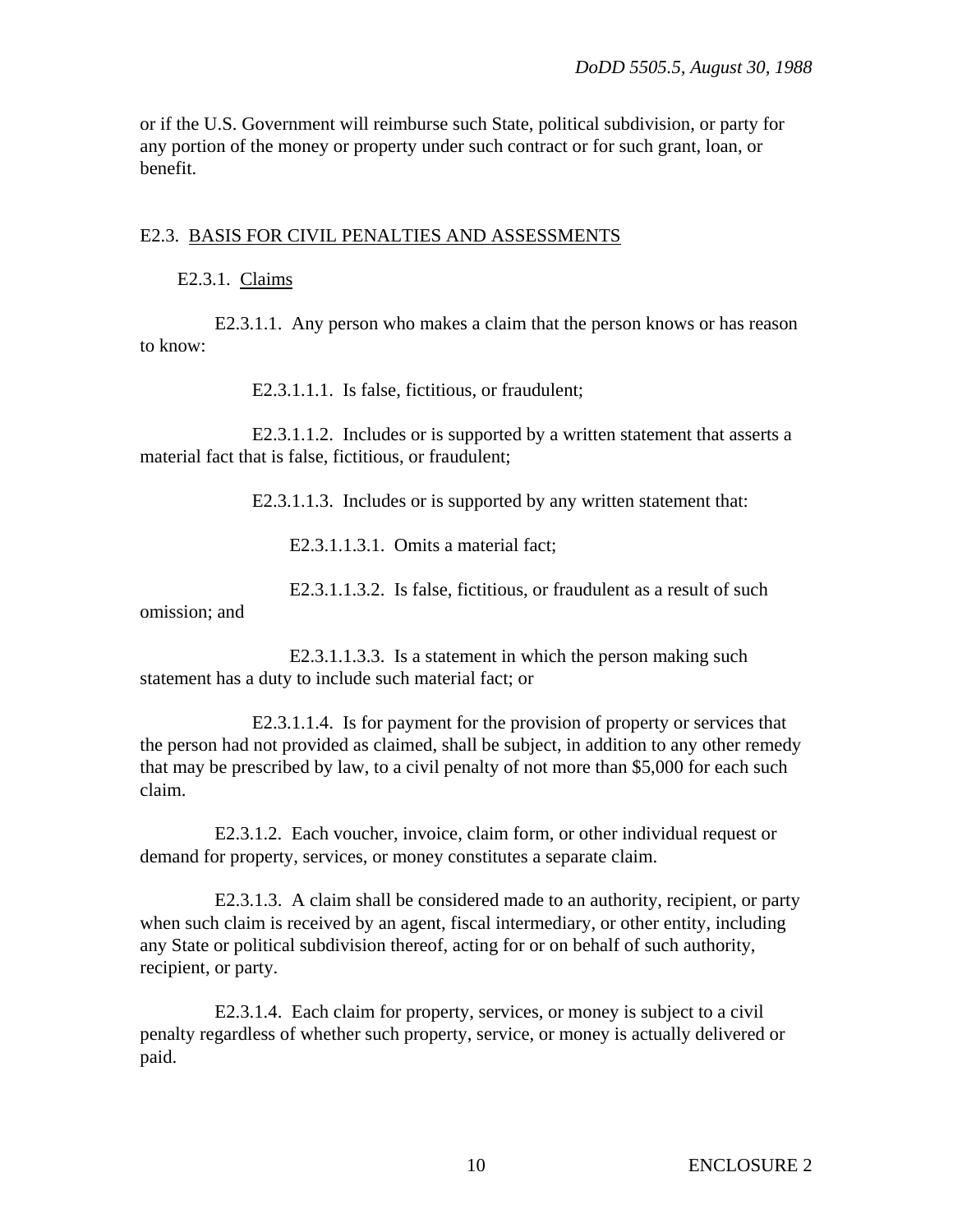E2.3.1.5. If the Government has made any payment (including transferred property or provided services) on a claim, a person subject to a civil penalty under subparagraph E2.3.1.1. of this section shall also be subject to an assessment of not more than twice the amount of such claim or that portion thereof that is determined to be in violation of subparagraph E2.3.1.1. of this section. Such assessment shall be in lieu of damages sustained by the Government because of such claim.

#### E2.3.2. Statements

E2.3.2.1. Any person who makes a written statement that:

E2.3.2.1.1. The person knows or has reason to know the following:

E2.3.2.1.1.1. Asserts a material fact that is false, fictitious, or

fraudulent; or

E2.3.2.1.1.2. Is false, fictitious, or fraudulent because it omits a material fact that the person making the statement has a duty to include in such statement; and

E2.3.2.1.2. Contains or is accompanied by an express certification or affirmation of the truthfulness and accuracy of the contents of the statement, shall be subject, in addition to any other remedy that may be prescribed by law, to a civil penalty of not more than \$5,000 for each such statement.

E2.3.2.2. Each written representation, certification, or affirmation constitutes a separate statement.

E2.3.2.3. A statement shall be considered made to an authority when such statement is received by an agent, fiscal intermediary, or other entity, including any State or political subdivision thereof, acting for or on behalf of such authority.

E2.3.3. No proof of specific intent to defraud is required to establish liability under this section.

E2.3.4. In any case in which it is determined that more than one person is liable for making a claim or statement under this section, each such person may be held jointly and severally liable for a civil penalty with respect to such claims or statements.

E2.3.5. In any case in which it is determined that more than one person is liable for making a claim under this section on which the Government has made payment (including transferred property or provided services), an assessment may be imposed against any such person or jointly and severally against any combination of such persons.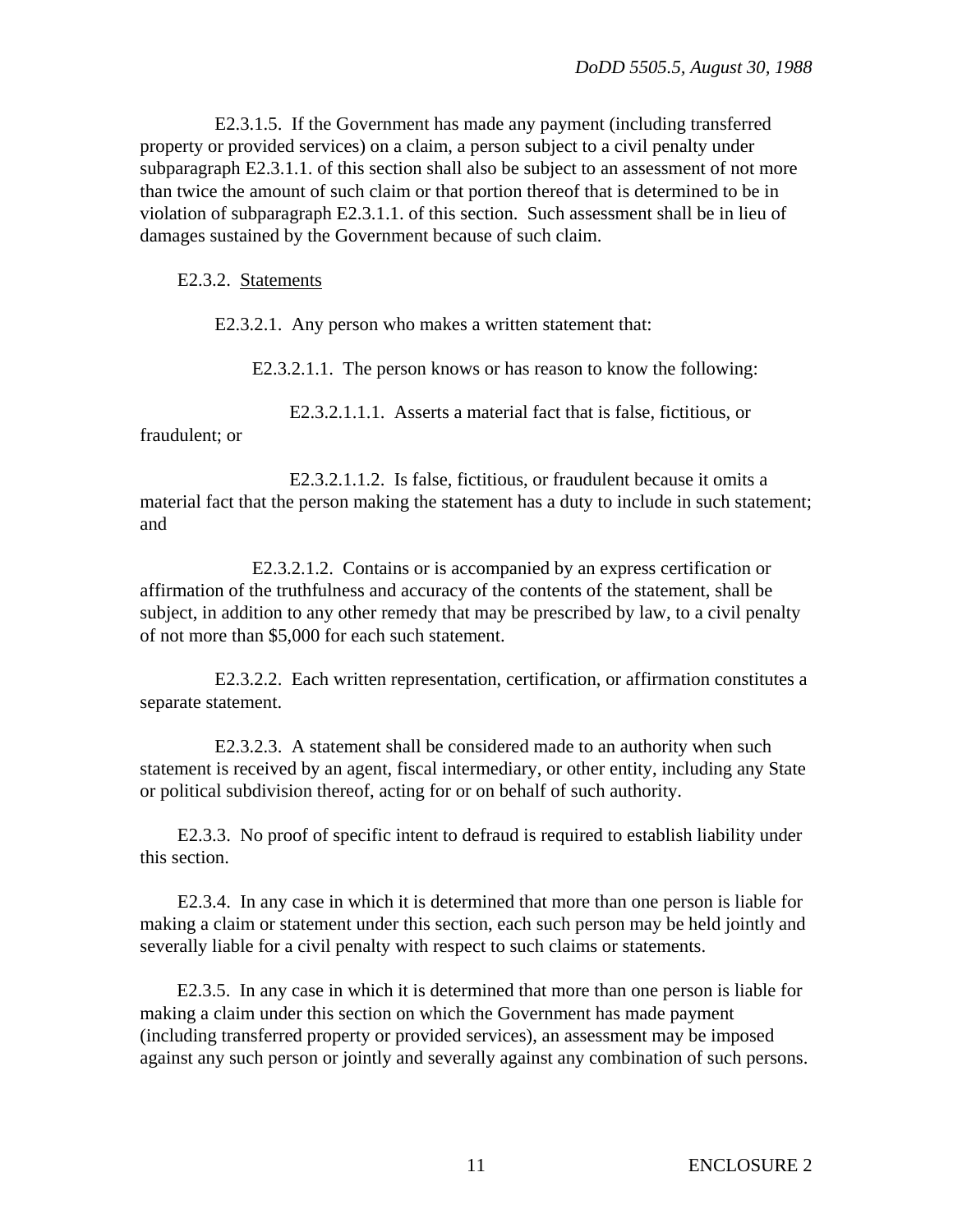## E2.4. INVESTIGATION

E2.4.1. If the investigating official concludes that a subpoena pursuant to the authority conferred by 31 U.S.C. Sec. 3804(a) (reference (c)) is warranted, then:

E2.4.1.1. The subpoena so issued shall notify the person to whom it is addressed of the authority under which the subpoena is issued and shall identify the records or documents sought;

E2.4.1.2. The investigating official may designate a person to act on his or her behalf to receive the documents sought; and

E2.4.1.3. The person receiving such subpoena shall be required to tender to the investigating official, or to the person designated to receive the documents, a certification that the documents sought have been produced, or that such documents are not available and the reasons therefore, or that such documents, suitably identified, have been withheld based upon the assertion of an identified privilege.

E2.4.2. If the investigating official concludes that an action under the PFCRA may be warranted, the investigating official shall submit a report containing the findings and conclusions of such investigation to the appropriate reviewing official(s). In instances where the false claim or false statement involves more than one authority within the Department of Defense, or where the investigating official finds that more than one case has arisen from the same set of facts, the investigating official may, at his or her sole discretion, refer the case(s) to the reviewing official of one of the affected authorities. That reviewing official shall consolidate the claims and statements and act for all. Nothing in this subsection confers any right in any party to the consolidation or severance of any case(s), although presiding officers may, at their sole discretion, entertain motions to consolidate or sever.

E2.4.3. Nothing in this section shall preclude or limit an investigating official's discretion to refer allegations directly to the Department of Justice for suit under 18 U.S.C. Sec. 237 (reference (d)) or 31 U.S.C. Sections 3729 and 3730 (reference (c)), False Claims Act, or other civil relief, or to preclude or limit such official's discretion to defer or postpone a report or referral to the reviewing official to avoid interference with a criminal investigation or prosecution.

E2.4.4. Nothing in this section modifies any responsibility of an investigating official to report violations of criminal law to the Attorney General.

E2.4.5. Nothing in this section shall preclude or limit the investigating official's authority to obtain the assistance of any investigative units of the Department of Defense, including those of the Military Departments. In this regard, appropriate investigation may be conducted by the Defense criminal investigative organizations and other investigative elements of the Military Departments and Defense Agencies.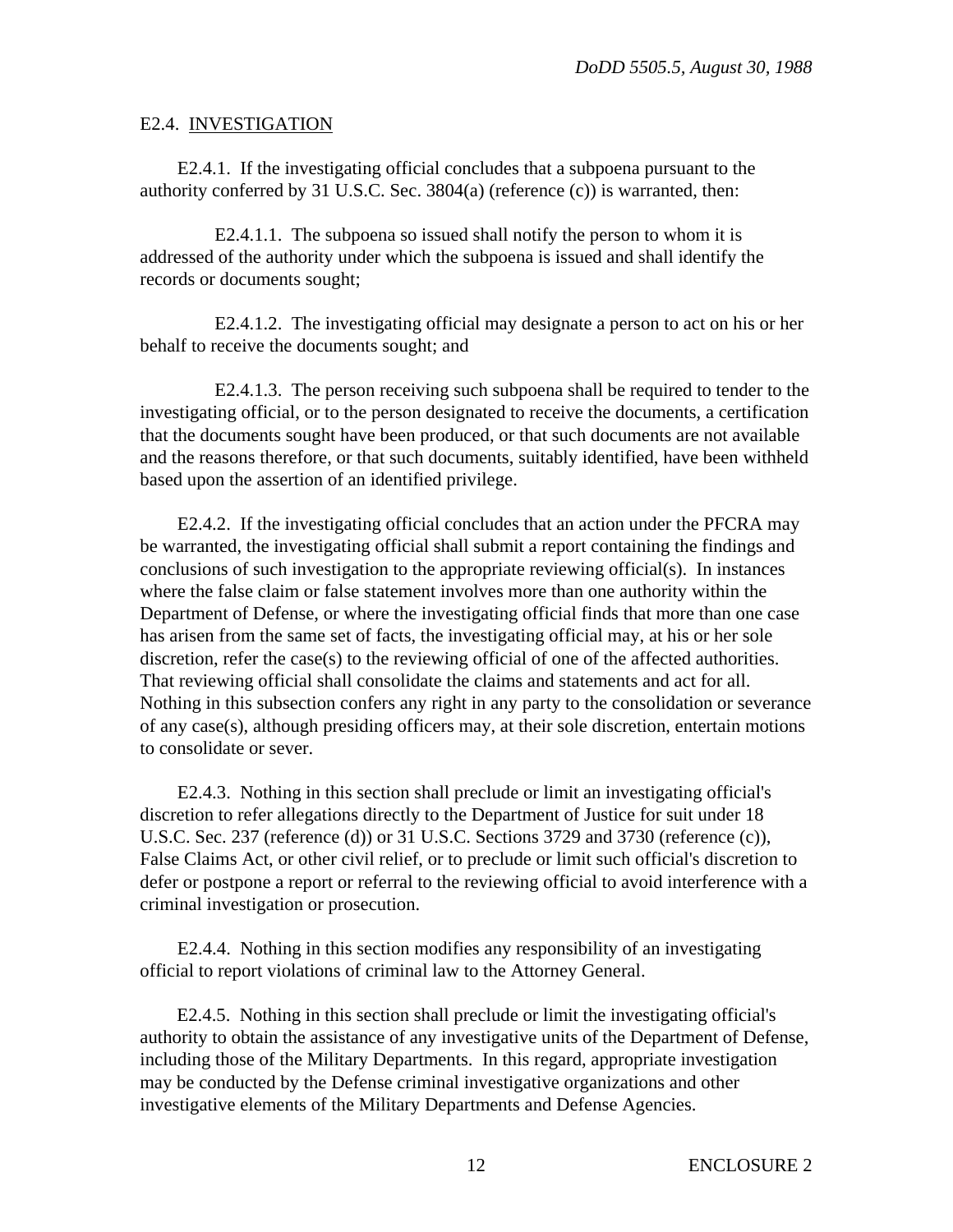# E2.5. REVIEW BY THE REVIEWING OFFICIAL

E2.5.1. If, based on the report of the investigating official under paragraph E2.4.2., above, the reviewing official determines that there is adequate evidence to believe that a person is liable under section E2.3., above, the reviewing official shall transmit to the Attorney General or his or her designated point of coordination within the Department of Justice a written notice of the reviewing official's intention to issue a complaint under section E2.7., below.

E2.5.2. Such notice shall include the following:

E2.5.2.1. A statement of the reviewing official's reasons for issuing a complaint;

E2.5.2.2. A statement specifying the evidence that supports the allegations of liability;

E2.5.2.3. A description of the claims or statements upon which the allegations of liability are based;

E2.5.2.4. An estimate of the amount of money or the value of property, services, or other benefits requested or demanded in violation of section E2.3., above.

E2.5.2.5. A statement of any exculpatory or mitigating circumstances that may relate to the claims or statements known by the reviewing official or the investigating official; and

E2.5.2.6. A statement that there is a reasonable prospect of collecting an appropriate amount of penalties and assessments.

# E2.6. PREQUISITES FOR ISSUING A COMPLAINT

E2.6.1. The reviewing official may issue a complaint under section E2.7., below, only if:

E2.6.1.1. The Attorney General or an Assistant Attorney General designated by the Attorney General approves the issuance of a complaint in a written statement described in 31 U.S.C. Sec. 3803(b)(1) (reference (c)); and

E2.6.1.2. In the case of allegations of liability under paragraph E2.3.1., above, with respect to a claim, the reviewing official determines that, with respect to such claim or a group of related claims submitted at the same time such claim is submitted (as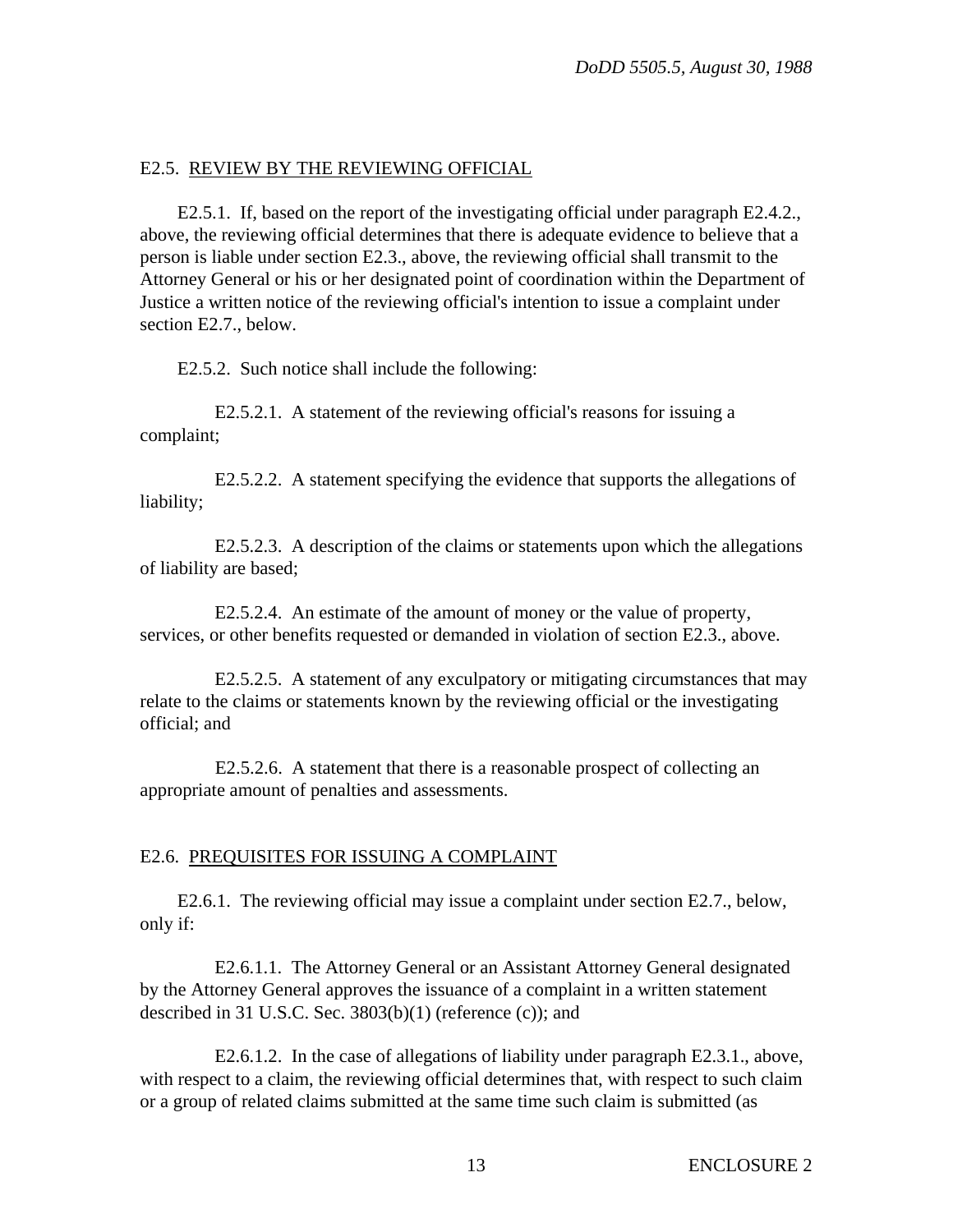defined in paragraph E2.6.2. of this section), the amount of money or the value of property or services demanded or requested in violation of paragraph E2.3.1., above, does not exceed \$150,000.00;

E2.6.2. For the purposes of this section, a related group of claims submitted at the same time shall include only those claims arising from the same transaction (e.g., grant, loan, application, or contract) that are submitted simultaneously as part of a single request, demand, or submission.

E2.6.3. Nothing in this section shall be construed to limit the reviewing official's authority to join in a single complaint against a person's claims that are unrelated or were not submitted simultaneously, regardless of the amount of money or the value of property or services demanded or requested.

E2.6.4. In any case that involves claims or statements made to more than one entity within the Department of Defense or the Military Departments, or the reviewing officials having responsibility for each such entity, as stated in paragraph E2.4.2., above, shall have concurrent jurisdiction to make the required determinations under this section. In any such case, the responsible reviewing officials shall coordinate with each other prior to making any determination under this section. Where more than one case arises from the same set of facts, such cases shall be consolidated to the degree practicable, although the reviewing official shall have absolute discretion to make such determination. The requirements of this paragraph do not confer any procedural or substantive rights upon individuals, associations, corporations, or other persons or entities who might become defendants under the PFCRA (reference (a)).

### E2.7. COMPLAINT

E2.7.1. On or after the date the Attorney General or an Assistant Attorney General designated by the Attorney General approves the issuance of a complaint in accordance with 31 U.S.C. Sec. 3803(b)(1) (reference  $(c)$ ), the reviewing official may serve a complaint on the defendant, as provided in section E2.8., below.

E2.7.2. The complaint shall state the following:

E2.7.2.1. The allegations of liability against the defendant, including the statutory basis for liability, an identification of the claims or statements that are the basis for the alleged liability, and the reasons why liability allegedly arises from such claims or statements;

E2.7.2.2. The maximum amount of penalties and assessments for which the defendant may be held liable;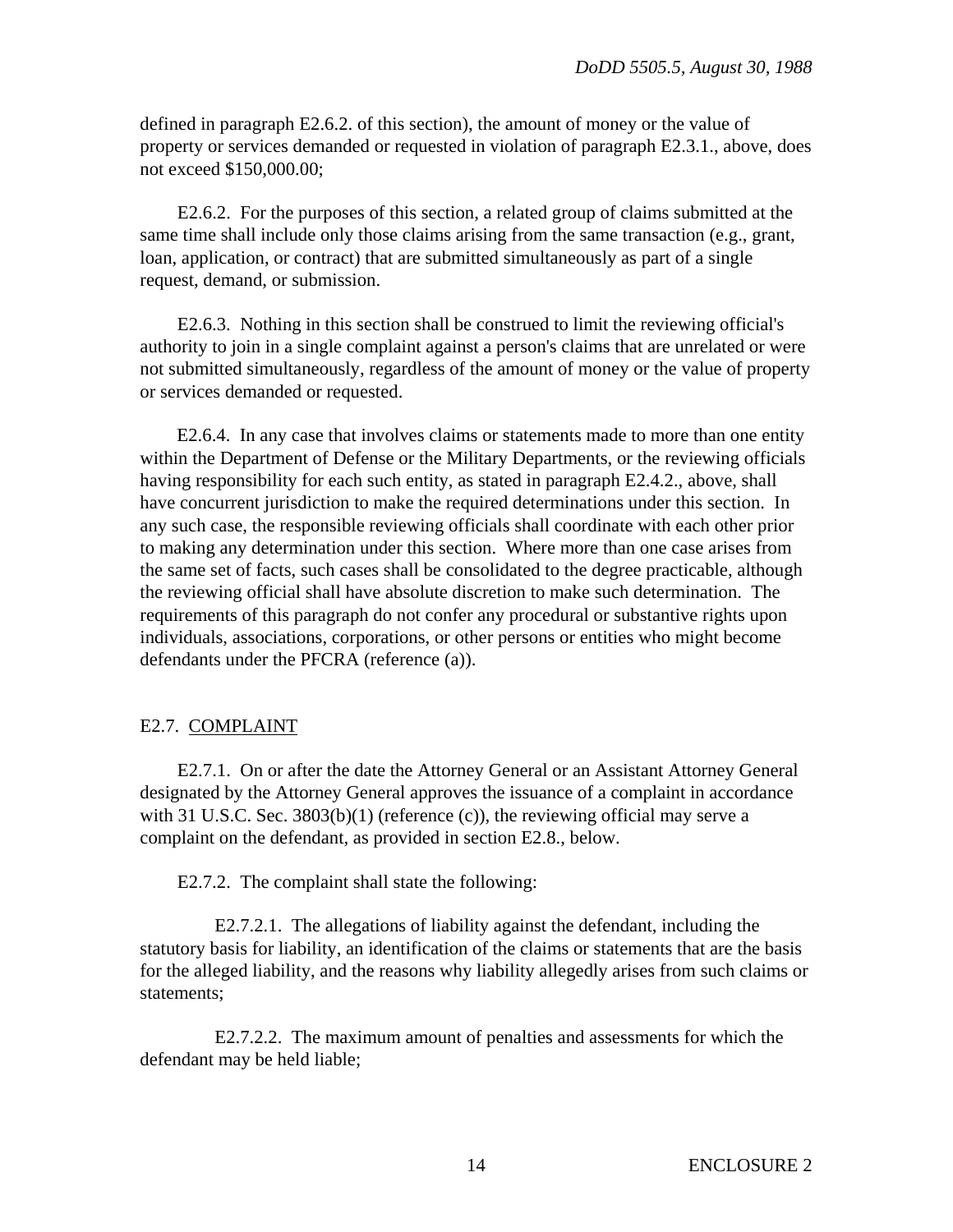E2.7.2.3. Instructions for filing an answer to a request, including a specific statement of the defendant's right to request a hearing, by filing an answer and to be represented by a representative; and

E2.7.2.4. That failure to file an answer within 30 days of service of the complaint shall result in the imposition of penalties and assessments without right to appeal, consistent with the provisions of section E2.10., below.

E2.7.3. At the same time the reviewing official serves the complaint, he or she shall notify the defendant with a copy of this Directive and any applicable implementing regulations.

#### E2.8. SERVICE OF COMPLAINT

E2.8.1. Service of a complaint must be made by certified or registered mail or by delivery in any manner authorized by Rule 4(d) of the Federal Rules of Civil Procedure (reference (e)). Service is complete upon receipt.

E2.8.2. Proof of service, stating the name and address of the person on whom the complaint was served, and the manner and date of service may be made by the following:

E2.8.2.1. Affidavit of the individual serving the complaint by delivery;

E2.8.2.2. A United States Postal Service return receipt card acknowledging receipt; or

E2.8.2.3. Written acknowledgement of receipt by the defendant or his or her representative.

#### E2.9. ANSWER

E2.9.1. The defendant may request a hearing by filing an answer with the reviewing official within 30 days of service of the complaint. An answer shall be deemed to be a request for hearing.

E2.9.2. In the answer, the defendant:

E2.9.2.1. Shall admit or deny each of the allegations of liability made in the complaint;

E2.9.2.2. Shall state any defense on which the defendant intends to rely;

E2.9.2.3. May state any reasons why the defendant contends that the penalties and assessments should be less than the statutory maximum; and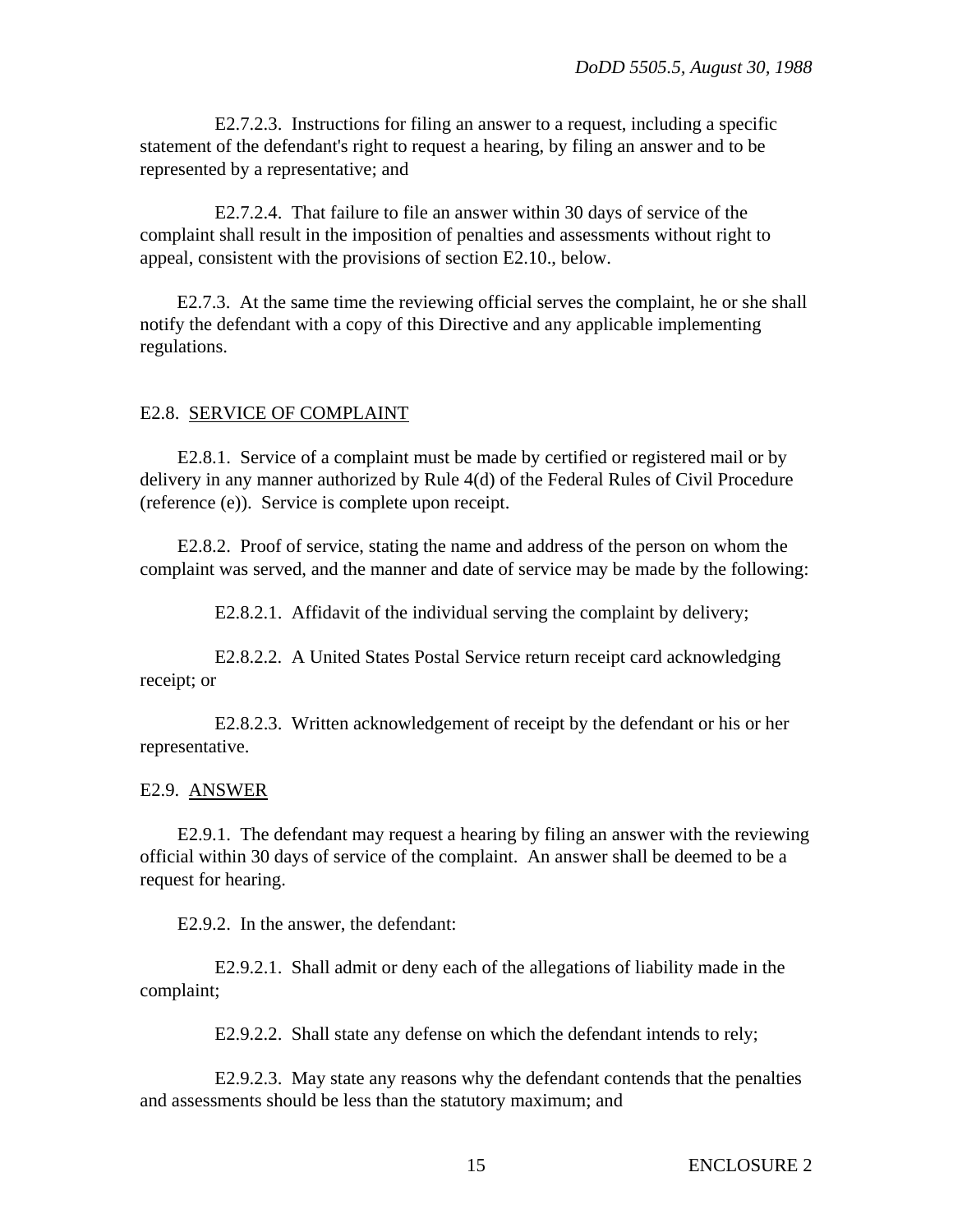E2.9.2.4. Shall state the name, address, and telephone number of the person authorized by the defendant to act as defendant's representative, if any.

E2.9.3. If the defendant is unable to file an answer meeting the requirements of subparagraph E2.9.2.2. of this section within the time provided, the defendant may, before the expiration of 30 days from service of the complaint, file with the reviewing official a general answer denying liability and requesting a hearing, and a request for an extension of time within which to file an answer meeting the requirements of paragraph E2.9.2. of this section. The reviewing official shall, in such event, file promptly with the presiding officer the complaint, the general answer denying liability, and the request for an extension of time as provided in section E2.10., below. For good cause shown, the presiding officer may grant the defendant additional time within which to file an answer meeting the requirements of paragraph E2.9.2. of this section.

E2.9.4. The 30-day limitation for filing an answer may be tolled for a reasonable period of time by written agreement of the parties and approval of the authority head to allow time for settlement.

#### E2.10. DEFAULT UPON FAILURE TO FILE AN ANSWER

E2.10.1. If the defendant does not file an answer within the time prescribed in paragraph E2.9.1., above, and there is no approved written agreement as in paragraph E2.9.4., above, tolling the time prescribed, the reviewing official may then refer the complaint to the presiding officer.

E2.10.2. Upon referral of the complaint pursuant to this section, the presiding officer shall promptly serve on defendant, in the manner prescribed in section E2.8., above, a notice that an initial decision will be issued under this section.

E2.10.3. Upon referral of the complaint pursuant to this section, the presiding officer shall assume the facts alleged in the complaint to be true and, if such facts establish liability under section E2.3., above, the presiding officer shall issue an initial decision imposing penalties and assessments under the statute.

E2.10.4. Except as otherwise provided in this section, by failing to file a timely answer, the defendant waives any right to further review of the penalties and assessments imposed under paragraph E2.10.3. of this section, and the initial decision shall become final and binding upon the parties 30 days after it is issued.

E2.10.5. If, before such an initial decision becomes final, the defendant files a motion with the presiding officer seeking to reopen on the grounds that good cause prevented the defendant from filing an answer, the initial decision shall be stayed pending the presiding officer's decision on the motion.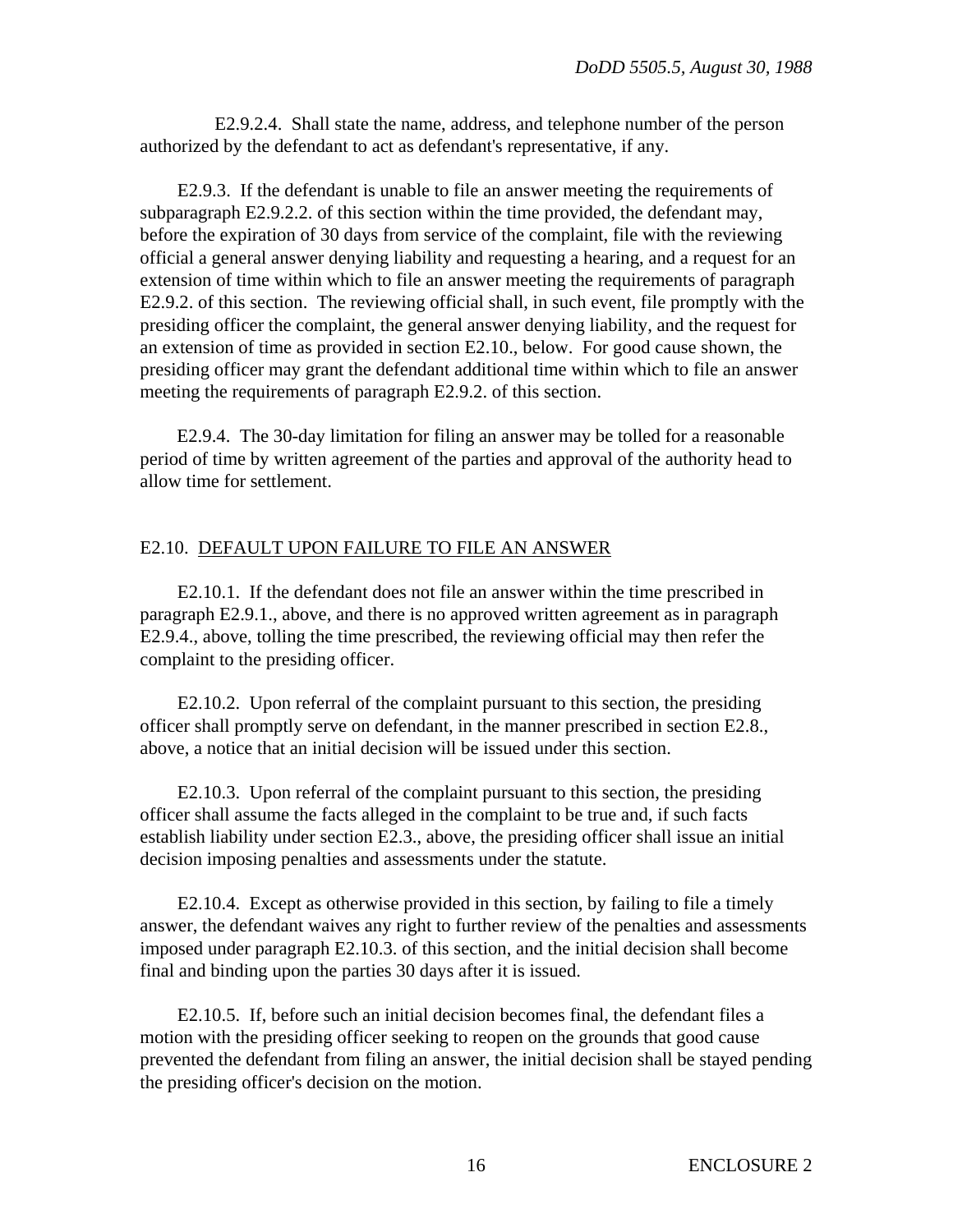E2.10.6. If, on a motion brought under paragraph E2.10.5., above, the defendant can demonstrate good cause excusing the failure to file a timely answer, the presiding officer shall withdraw the initial decision in paragraph E2.10.3. of this section if such a decision has been issued, and shall grant the defendant an opportunity to answer the complaint.

E2.10.7. A decision of the presiding officer denying a defendant's motion under paragraphs E2.10.5. and E2.10.6. of this section is not subject to reconsideration under section E2.41., below.

E2.10.8. The defendant may appeal to the authority head the decision denying a motion to reopen by filing a notice of appeal with the authority head within 15 days after the presiding officer denies the motion. The timely filing of a notice of appeal shall stay the initial decision until the authority head decides the issue.

E2.10.9. If the defendant files a timely notice of appeal with the authority head, the presiding officer shall forward the record of the proceeding to the authority head.

E2.10.10. The authority head shall decide expeditiously whether good cause excused the defendant's failure to file a timely answer based solely on the record before the presiding officer.

E2.10.11. If the authority head decides that good cause excused the defendant's failure to file a timely answer, the authority head shall remand the case to the presiding officer with instructions to grant the defendant an opportunity to answer.

E2.10.12. If the authority head decides that the defendant's failure to file a timely answer is not excused, the authority head shall approve the initial decision of the presiding officer, which shall become final and binding upon the parties 30 days after the authority head issues such decision.

# E2.11. REFERRAL OF COMPLAINT AND ANSWER TO THE PRESIDING **OFFICER**

E2.11.1. Upon receipt of an answer, the reviewing official shall file the complaint and answer with the presiding officer.

E2.11.2. To allow time for settlement, referral of complaint and answer to the presiding officer may be delayed for a reasonable period of time if there is a written agreement of the parties, approved by the authority head, in favor of such delay.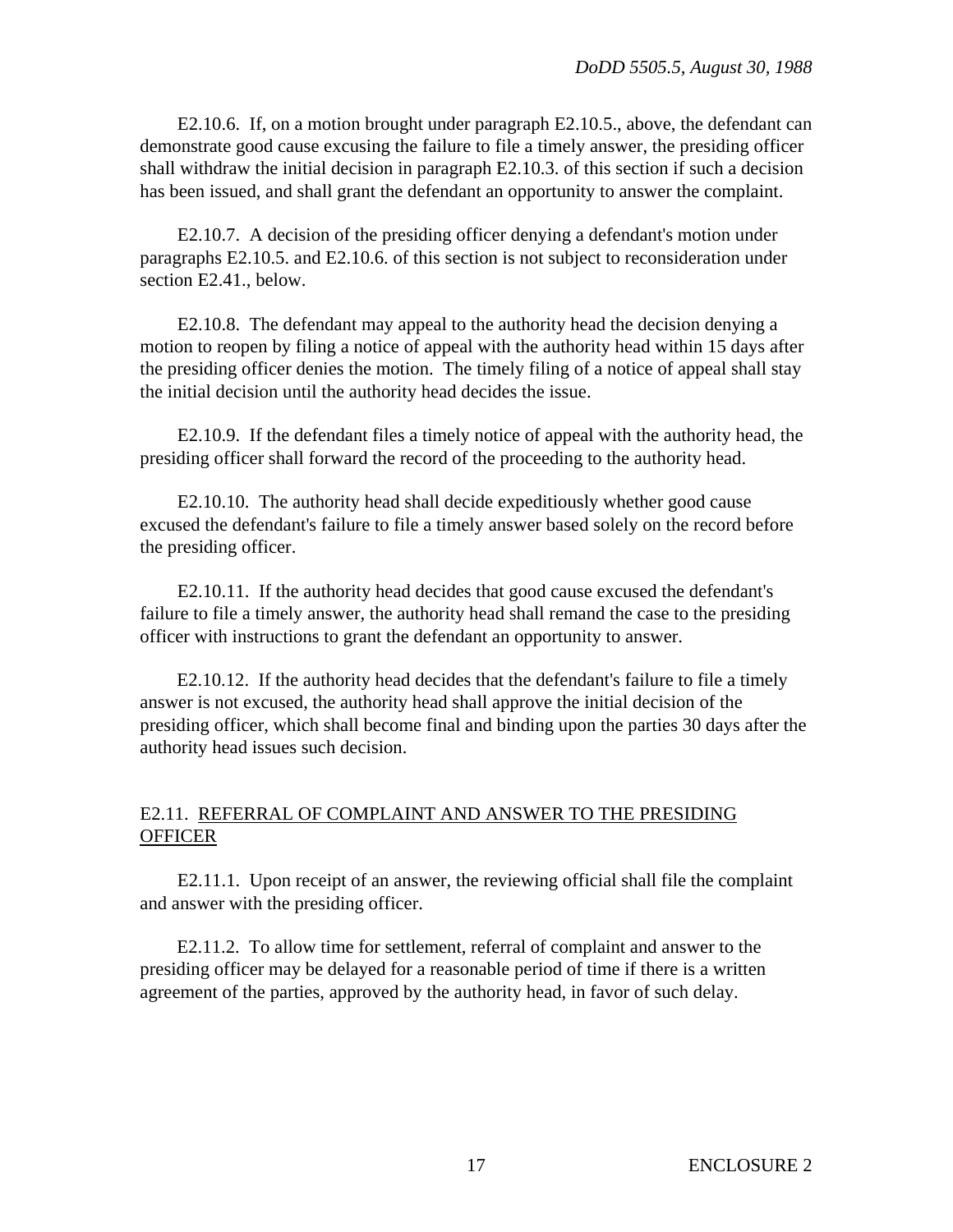## E2.12. NOTICE OF HEARING

E2.12.1. When the presiding officer receives the complaint and answer, the presiding officer shall promptly serve a notice of hearing upon the defendant in the manner prescribed by section E2.8., above. At the same time, the presiding officer shall send a copy of such notice to the representative for the Government.

E2.12.2. Such notice shall include:

E2.12.2.1. The tentative time and place, and the nature of the hearing;

E2.12.2.2. The legal authority and jurisdiction under which the hearing is to be held;

E2.12.2.3. The matters of fact and law to be asserted:

E2.12.2.4. A description of the procedures for the conduct of the hearing;

E2.12.2.5. The name, address, and telephone number of the representative of the Government, the defendant, and other parties, if any; and

E2.12.2.6. Such other matters as the presiding officer deems appropriate.

### E2.13. PARTIES TO THE HEARING

The parties to the hearing shall be the defendant and the authority. The reviewing official of each authority shall, with the concurrence of the DoD Component head, designate attorneys within that authority to represent the authority in hearings conducted under this Directive. Attorneys appointed as authority representatives shall remain under the supervision of their DoD Component.

### E2.14. SEPARATION OF FUNCTIONS

E2.14.1. The investigating official and the reviewing official, for any particular case or factually related case, may not do the following:

E2.14.1.1. Participate in the hearing as the presiding officer;

E2.14.1.2. Participate or advise in the initial decision or the review of the initial decision by the authority head, except as a witness or a representative in a public proceeding; or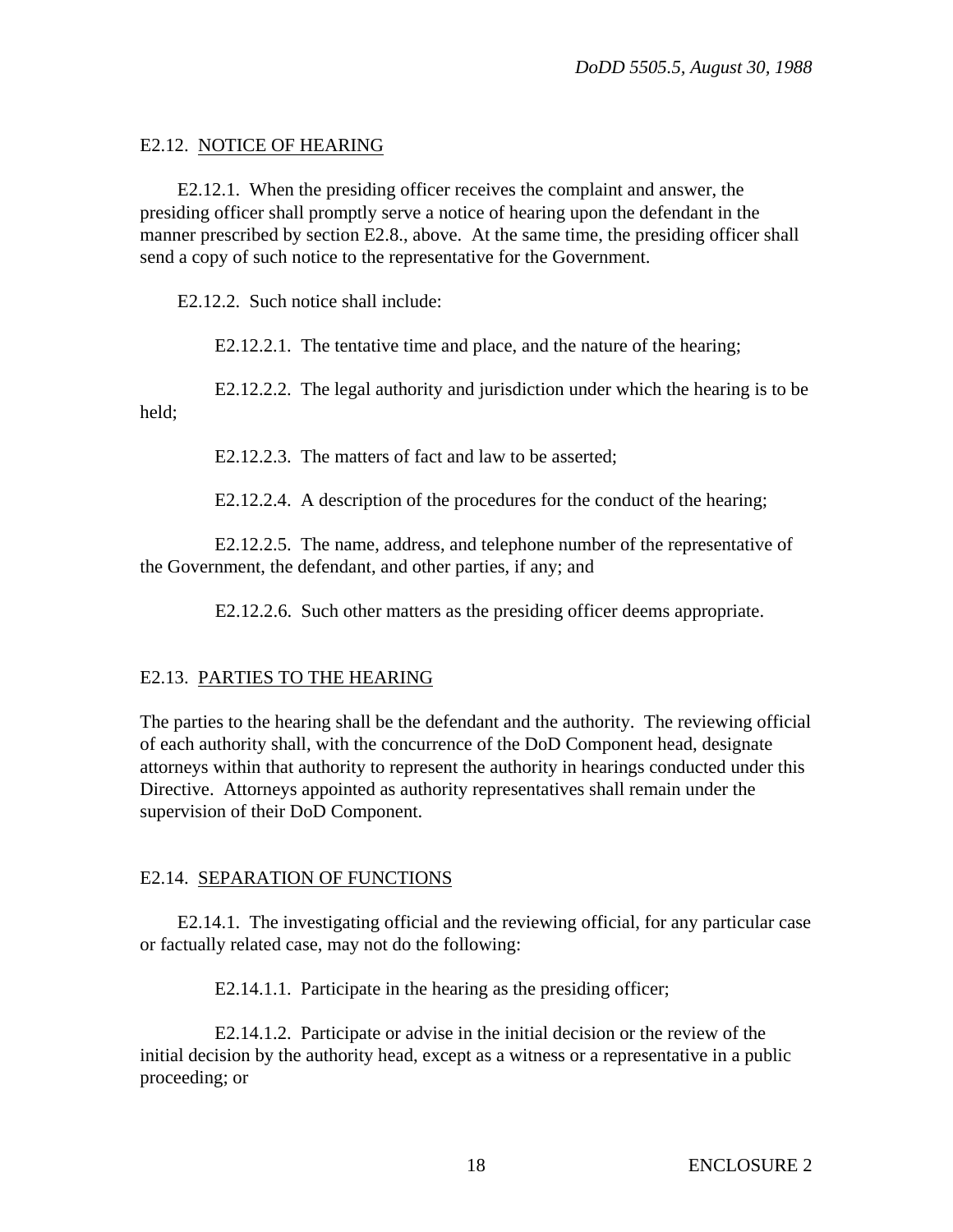E2.14.1.3. Make the collecting of penalties and assessments under 31 U.S.C. Sec. 3806 (reference (c)).

E2.14.2. The presiding officer shall not be responsible to, or subject to the supervision or direction of, the investigating official or the reviewing official.

E2.14.3. Except as provided in paragraph E2.14.1. of this section, the representative for the Government may be employed anywhere in the authority, including in the offices of either the investigating official or the reviewing official.

## E2.15. EX PARTE CONTACTS

No party or person (except employees of the presiding officer's office) shall communicate in any way with the presiding officer on any matter at issue in a case unless on notice and there is an opportunity for all parties to participate. This provision does not prohibit a person or party from inquiring about the status of a case or asking routine questions concerning administrative functions or procedures.

## E2.16. DISQUALIFICATION OF PRESIDING OFFICER AND REVIEWING **OFFICIAL**

E2.16.1. A reviewing official or presiding officer in a particular case may disqualify himself or herself at any time.

E2.16.2. A party may file a motion for disqualification of the presiding officer or the reviewing official. Such motion, to be filed with the presiding officer, shall be accompanied by an affidavit alleging personal bias or other reason for disqualification.

E2.16.3. Such motion and affidavit shall be filed promptly upon the party's discovery of reasons requiring disqualification or such objections shall be deemed waived.

E2.16.4. Such affidavit shall state specific facts that support the party's belief that personal bias or other reason for disqualification exists and the time and circumstances of the party's discovery of such facts. It shall be accompanied by a certificate of the representative of record that it is made in good faith.

E2.16.5. Upon the filing of such a motion and affidavit, the presiding officer shall proceed no further in the case until he or she resolves the matter of disqualification by taking one of the following actions:

E2.16.5.1. If the presiding officer determines that a reviewing official is disqualified, the presiding officer shall dismiss the complaint without prejudice;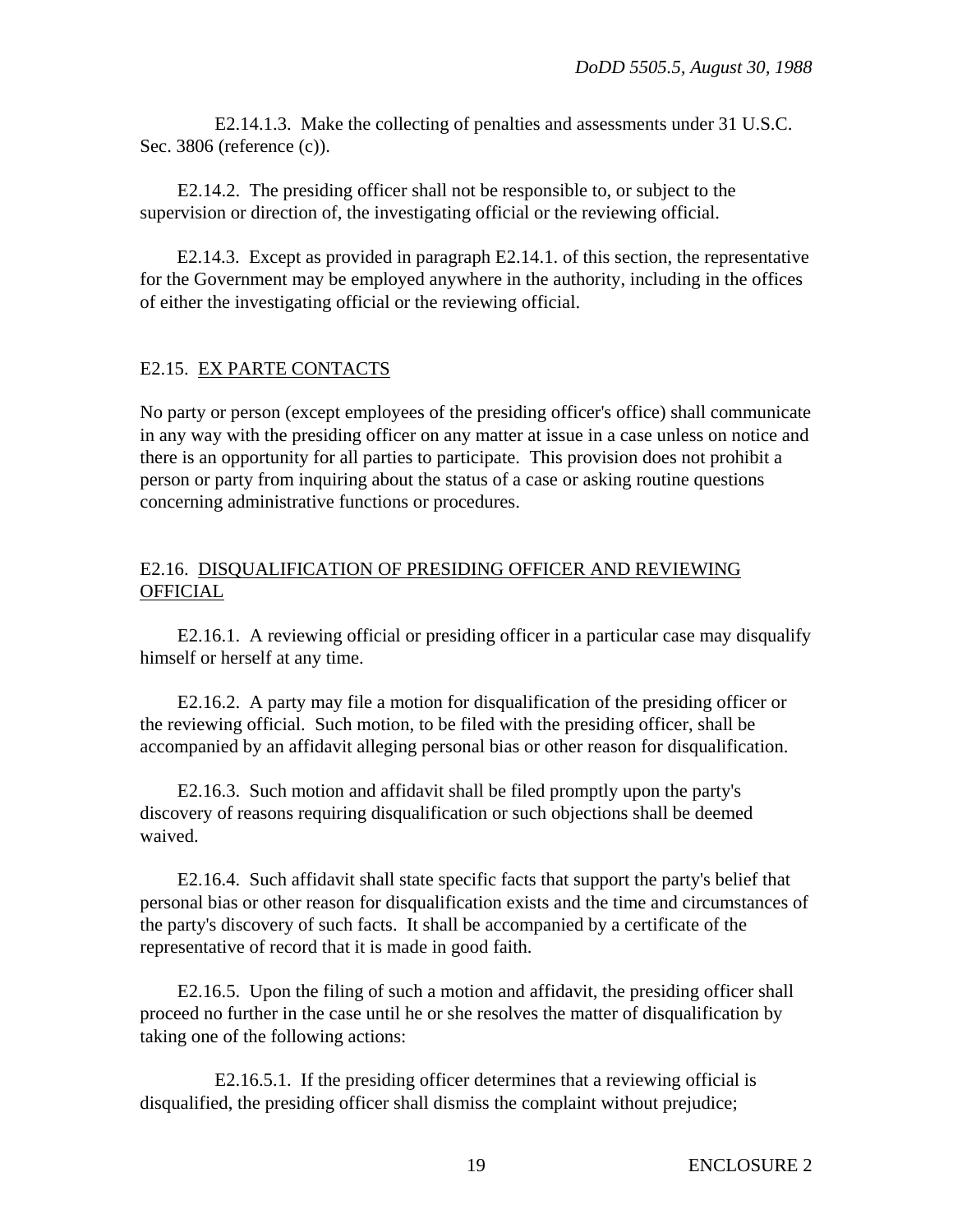E2.16.5.2. If the presiding officer disqualifies himself or herself, the case shall be reassigned promptly to another presiding officer;

E2.16.5.3. The presiding officer may deny a motion to disqualify. In such event, the authority head may determine the matter only as part of his or her review of the initial decision upon appeal, if any.

#### E2.17. RIGHTS OF PARTIES

Except as otherwise limited by this enclosure, all parties may:

E2.17.1. Be accompanied, represented, and advised by a representative;

E2.17.2. Participate in any conference held by the presiding officer;

E2.17.3. Conduct discovery;

E2.17.4. Agree to stipulations of fact or law, which shall be made part of the record;

E2.17.5. Present evidence relevant to the issues at the hearing;

E2.17.6. Present and cross-examine witnesses;

E2.17.7. Present oral arguments at the hearing, as permitted by the presiding officer; and

E2.17.8. Submit written briefs and proposed findings of fact and conclusions of law after the hearing.

#### E2.18. AUTHORITY OF THE PRESIDING OFFICER

E2.18.1. The presiding officer shall conduct a fair and impartial hearing, avoid delay, maintain order, and assure that a record of the proceeding is made.

E2.18.2. The presiding officer has the authority to do the following:

E2.18.2.1. Set and change the date, time, and place of the hearing upon reasonable notice to the parties:

E2.18.2.2. Continue or recess the hearing in whole or in part for a reasonable period of time;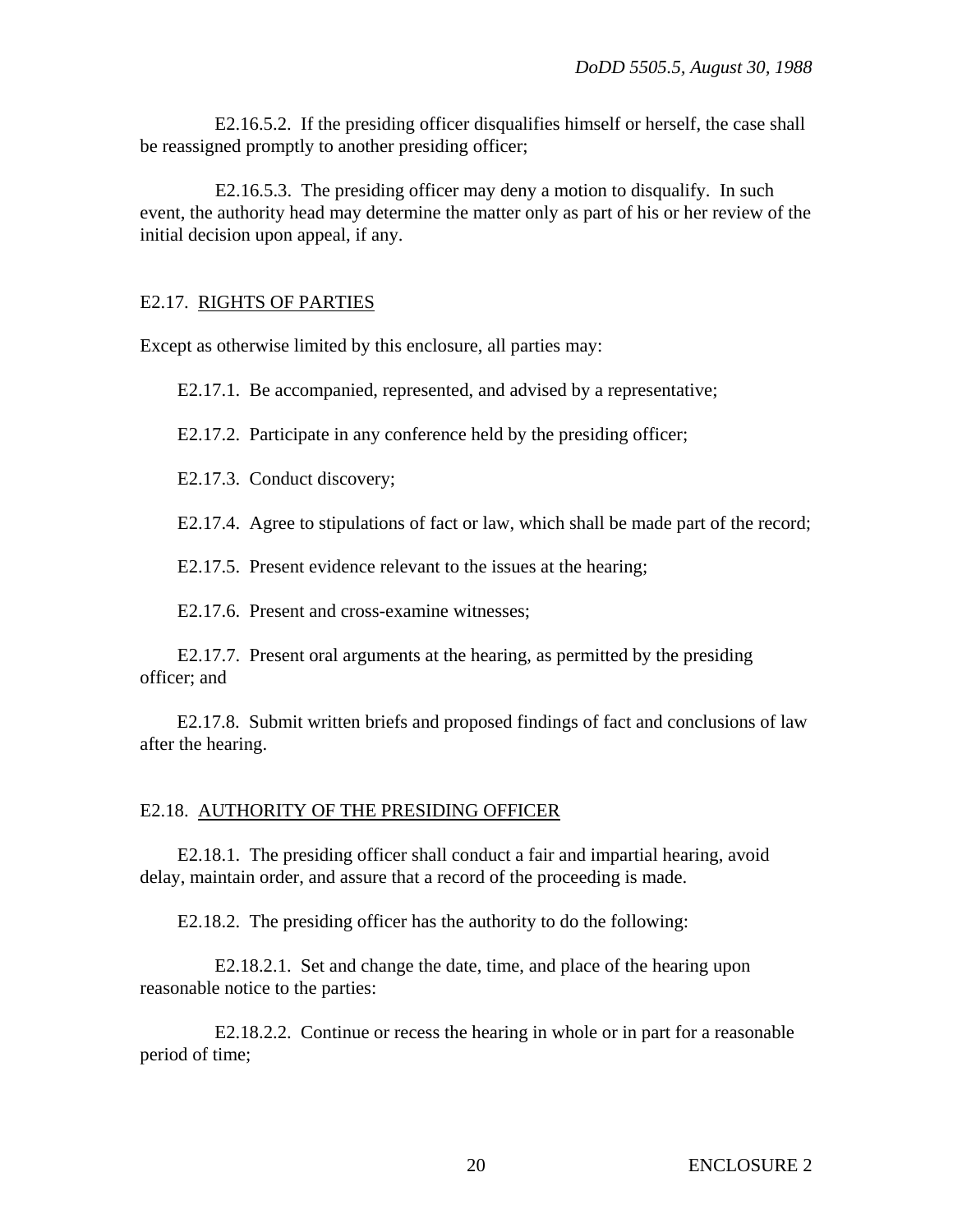E2.18.2.3. Hold conferences to identify or simply the issues, or to consider other matters that may aid in the expeditious disposition of the proceeding;

E2.18.2.4. Administer oaths and affirmations;

E2.18.2.5. Issue subpoenas requiring the attendance of witnesses and the production of documents at depositions or at hearings;

E2.18.2.6. Rule on motions and other procedural matters;

E2.18.2.7. Regulate the scope and timing of discovery;

E2.18.2.8. Regulate the course of the hearing and the conduct of representatives and parties;

E2.18.2.9. Examine witnesses;

E2.18.2.10. Receive, rule on, exclude, or limit evidence;

E2.18.2.11. Upon motion of a party, take official notice of facts;

E2.18.2.12. Upon motion of a party, decide cases, in whole or in part by summary judgment where there is no disputed issue of material fact;

E2.18.2.13. Conduct any conference, argument, or hearing on motions in person or by telephone; and

E2.18.2.14. Exercise such other authority as is necessary to carry out the responsibilities of the presiding officer under this Directive.

E2.18.3. The presiding officer does not have the authority to find Federal statues or regulations invalid.

#### E2.19. PRE-HEARING CONFERENCES

E2.19.1. The presiding officer may schedule pre-hearing conference as appropriate.

E2.19.2. Upon the motion of any party, the presiding officer shall schedule at least one pre-hearing conference at a reasonable time in advance of the hearing.

E2.19.3. The presiding officer may use pre-hearing conferences to discuss the following:

E2.19.3.1. Simplification of the issues;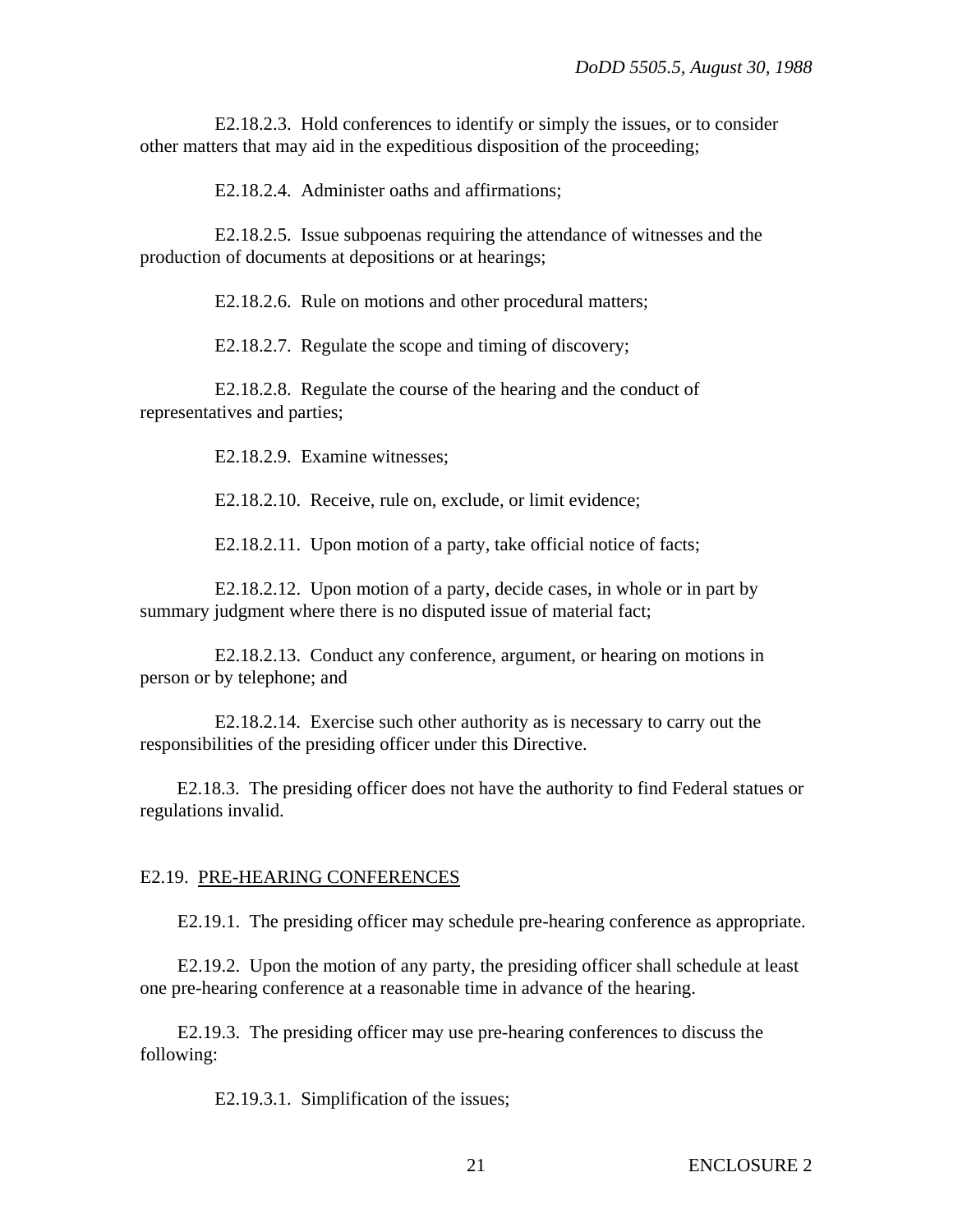E2.19.3.2. The necessity or desirability of amendments to the pleadings, including the need for a more definite statement;

E2.19.3.3. Stipulations and admissions of fact or as to the contents and authenticity of documents;

E2.19.3.4. Whether the parties can agree to submission of the case on a stipulated record;

E2.19.3.5. Whether a party chooses to waive appearance at an oral hearing and to submit only documentary evidence (subject to the objections of other parties) and written argument;

E2.19.3.6. Limitation if the number of witnesses;

E2.19.3.7. Scheduling dates for the exchange of witness lists and of proposed exhibits;

E2.19.3.8. Discovery;

E2.19.3.9. The time and place for the hearing; and

E2.19.3.10. Such other matters as may tend to expedite the fair and just disposition of the proceedings.

E2.19.4. The presiding officer may issue an order containing all matters agreed upon by the parties or ordered by the presiding officer at a pre-hearing conference.

### E2.20. DISCLOSURE OF DOCUMENTS

E2.20.1. Upon written request to the reviewing official, the defendant may review any relevant and material documents, transcripts, records, and other materials that relate to the allegations set out in the complaint and upon which the findings and conclusions of the investigating official under paragraph E2.4.2., above, are based, unless such documents are subject to a privilege under Federal law. Upon payment of fees for duplication, the defendant may obtain copies of such documents.

E2.20.2. Upon written request to the reviewing official, the defendant also may obtain a copy of all exculpatory information in the possession of the reviewing official or investigating official relating to the allegations in the complaint, even if it is contained in a document that would otherwise be privileged. If the document would otherwise be privileged, only that portion containing exculpatory information must be disclosed, except if disclosure would violate Rule 6(e) of the Federal Rules of Criminal Procedure (reference (d)).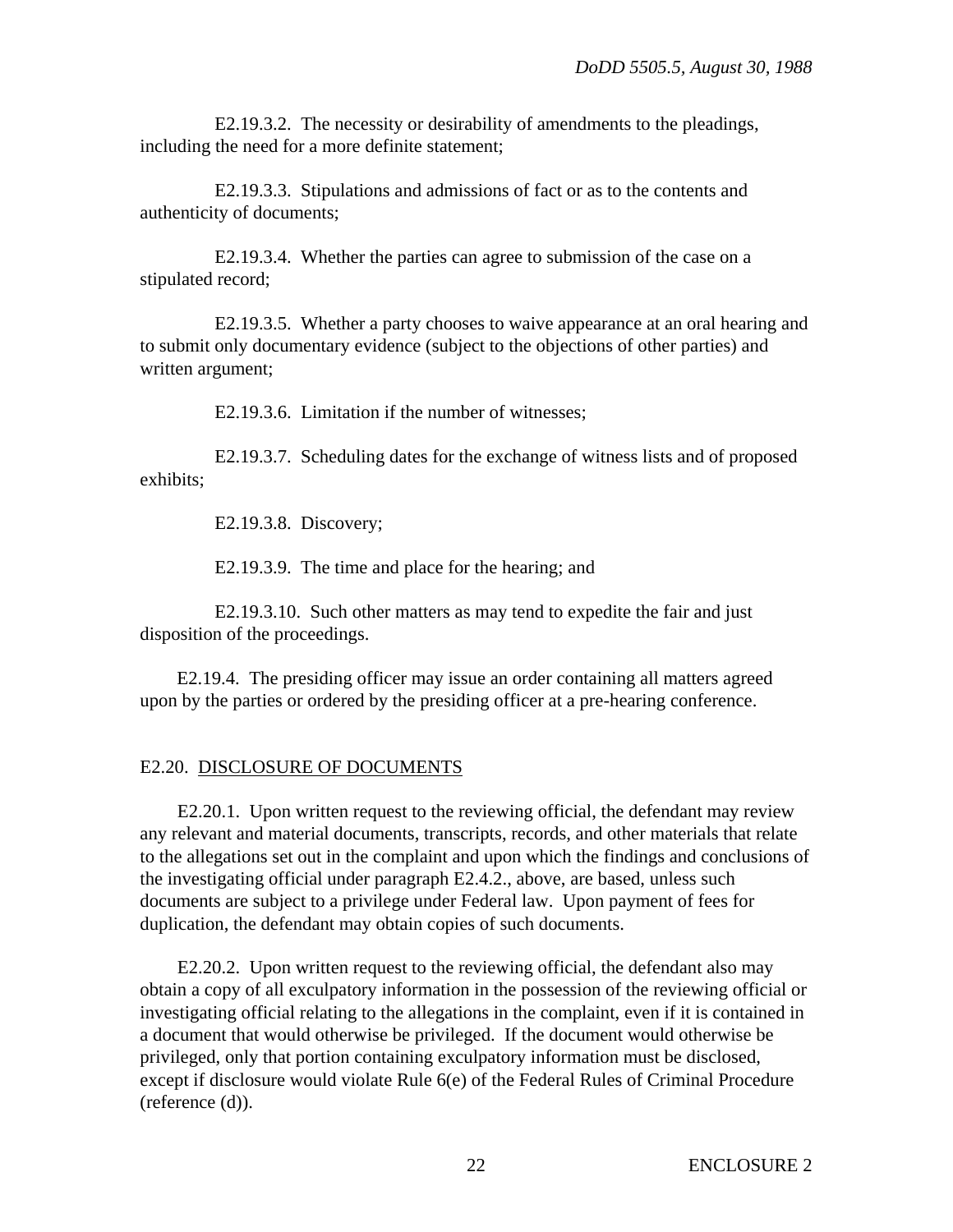E2.20.3. The notice sent to the Attorney General from the reviewing official as described in section E2.5., above, is not discoverable under any circumstances.

E2.20.4. The defendant may file a motion to compel disclosure of the documents subject to the provisions of this section at any time after service of the complaint.

#### E2.21. DISCOVERY

E2.21.1. The following types of discovery are authorized:

E2.21.1.1. Requests for production of documents for inspection and copying;

E2.21.1.2. Requests for admissions of the authenticity of any relevant document or of the truth of any relevant fact;

E2.21.1.3. Written interrogatories; and

E2.21.1.4. Depositions.

E2.21.2. For the purpose of this section and sections E2.22. and E2.23., below, the term "documents" includes information, documents, reports, answers, records, accounts, papers, and other data and documentary evidence contained in a form contemplated by the definition of "document" set forth in the Federal Rules of Civil Procedure, Rule 34 (reference (e)). Nothing contained herein shall be interpreted to require the creation of a document.

E2.21.3. Unless mutually agreed to by the parties, discovery is available only as ordered by the presiding officer. The presiding officer shall regulate the timing of discovery.

E2.21.4. Motions for discovery may be filed with the presiding officer by the party seeking discovery.

E2.21.4.1. Such a motion shall be accompanied by a copy of the requested discovery, or in the case of depositions, a summary of the scope of the proposed deposition.

E2.21.4.2. Within 10 days of service, a party may file an opposition to the motion and/or a motion for protective order as provided in section E2.24., below.

E2.21.4.3. The presiding officer may grant a motion for discovery only if he finds that the discovery sought: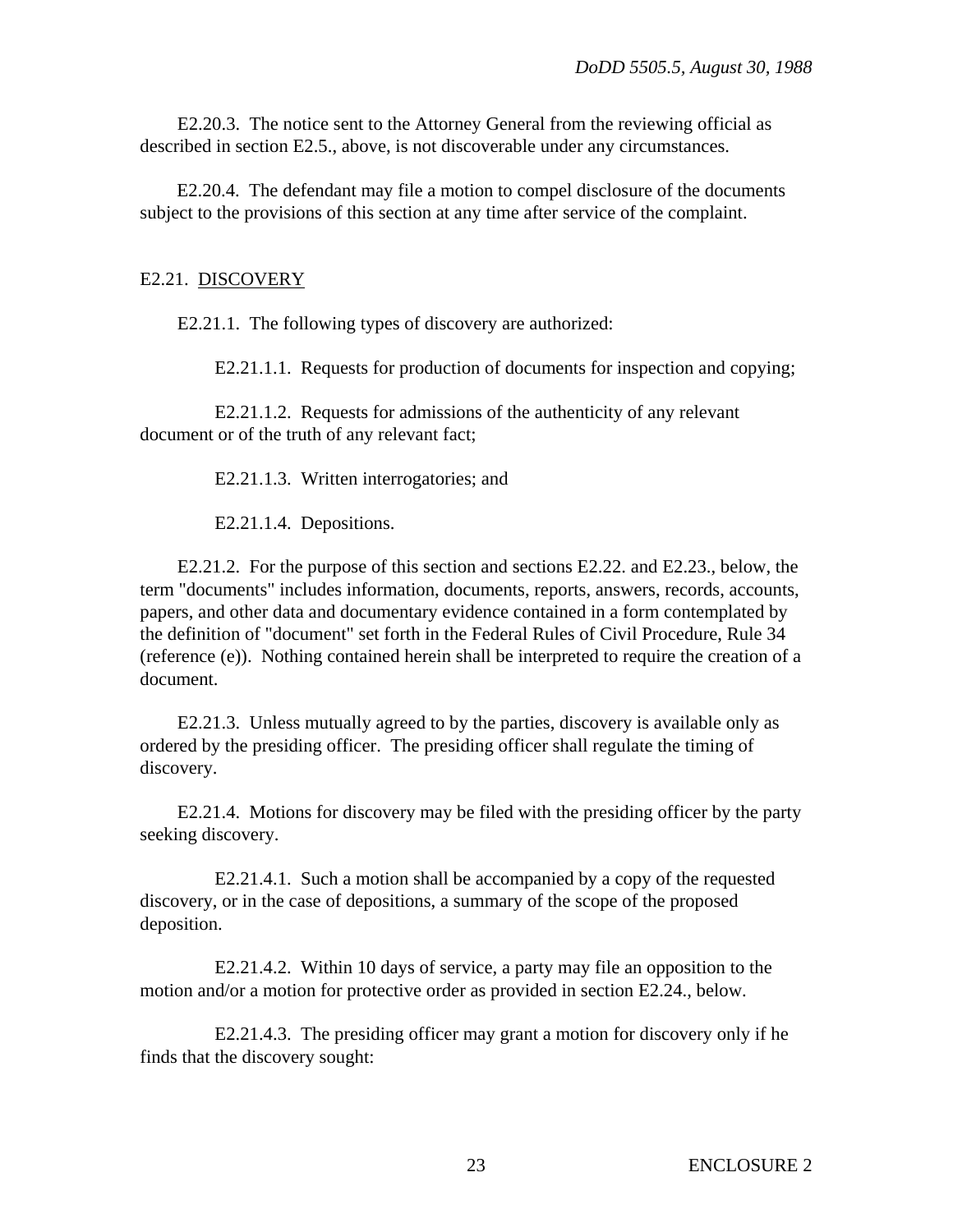E2.21.4.3.1. Is necessary for the expeditious, fair, and reasonable consideration of the issues;

E2.21.4.3.2. Is not unduly costly or burdensome;

E2.21.4.3.3. Will not unduly delay the proceeding; and

E2.21.4.3.4. Does not seek privileged information.

E2.21.4.4. The burden of showing that discovery should be allowed is on the party seeking discovery.

E2.21.4.5. The presiding officer may grant discovery subject to a protective order under section E2.26., below.

#### E2.21.5. DEPOSITIONS

E2.21.5.1. If a motion for deposition is granted, the presiding officer shall issue a subpoena for the deponent, which may require the deponent to produce documents. The subpoena shall specify the time and place at which the deposition will be held. The presiding officer may order that parties produce deponents and/or documents without the need for subpoena.

E2.21.5.2. The party seeking to depose shall serve the subpoena in the manner prescribed in section E2.8., above.

E2.21.5.3. The deponent may file with the presiding officer a motion to quash the subpoena or a motion for a protective order within 10 days of service.

E2.21.5.4. The party seeking to depose shall provide for the taking of a verbatim transcript of the deposition, which it shall make available to all parties for inspection and copying.

E2.21.6. Each party shall bear its own costs of discovery.

#### E2.22. EXCHANGE OF WITNESS LISTS, STATEMENTS, AND EXHIBITS

E2.22.1. At least 15 days before the hearing or at such other time as may be ordered by the presiding officer, the parties shall exchange witness lists, copies of prior statements of proposed witnesses, and copies of proposed hearing exhibits, including copies of any written statements that the party intends to offer in lieu of live testimony in accordance with paragraph E2.33.2., below. At the time the above documents are exchanged, any party that intends to rely upon the transcript of deposition testimony in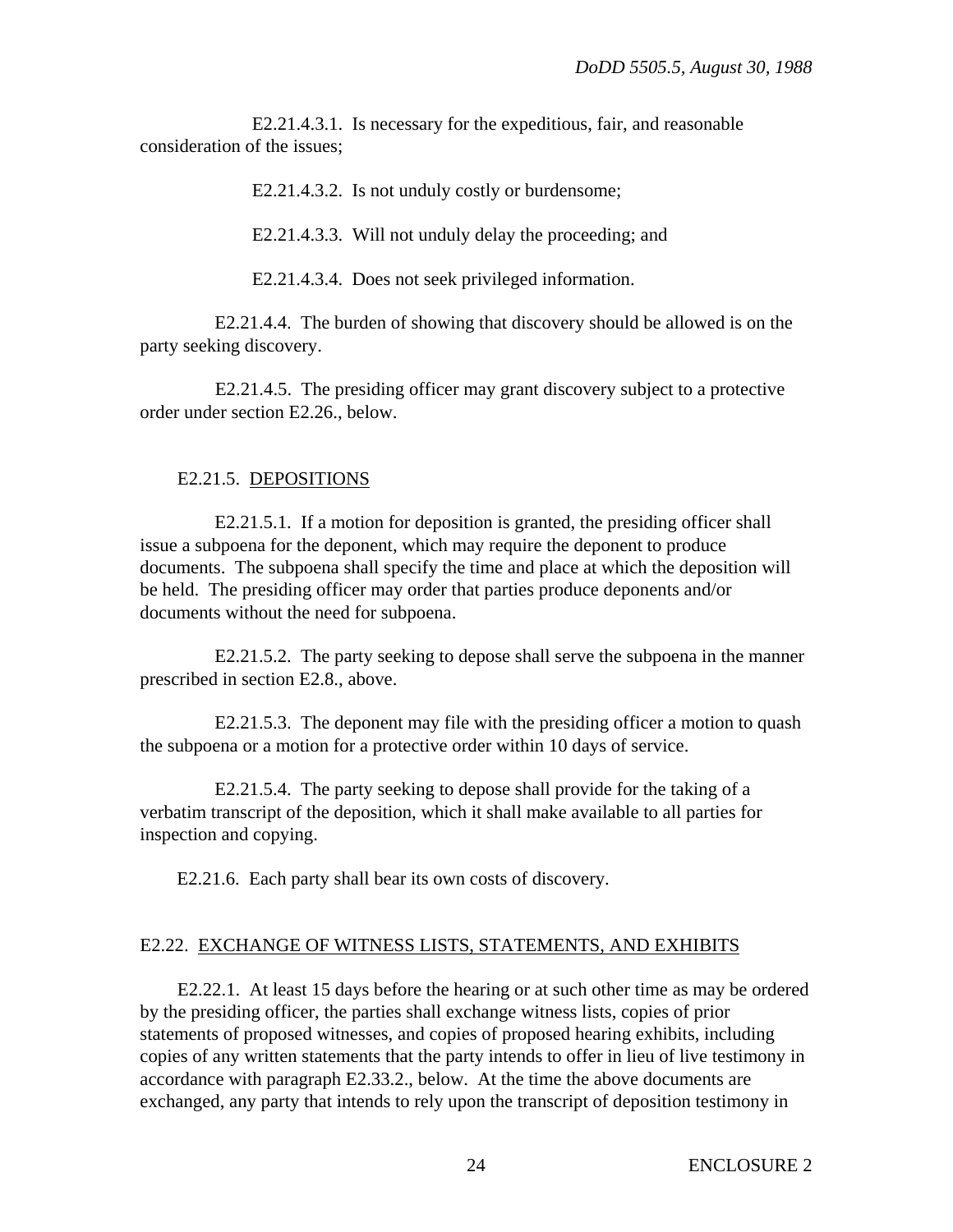lieu of live testimony at the hearing, if permitted by the presiding officer, shall provide each party with a copy of the specific pages of the transcript it intends to introduce into evidence.

E2.22.2. If a party objects, the presiding officer shall not admit into evidence the testimony of any witness whose name does not appear on the witness list or any exhibit not provided to the opposing party as provided above unless the presiding officer finds good cause for the failure or that there is no prejudice to the objecting party.

E2.22.3. Unless another party objects within the time set by the presiding officer, documents exchanged in accordance with paragraph E2.22.1. of this section shall be admitted into evidence at the hearing. Later challenges to admissibility at the hearing shall be permitted only upon a showing of good cause for the lateness.

## E2.23. SUBPOENAS FOR ATTENDANCE AT HEARING

E2.23.1. A party wishing to procure the appearance and testimony of any individual at the hearing may request that the presiding officer issue a subpoena.

E2.23.2. A subpoena requiring the attendance and testimony of an individual may also require the individual to produce documents at the hearing.

E2.23.3. A party seeking a subpoena shall file a written request therefor not less then 15 days before the date fixed for the hearing, unless otherwise allowed by the presiding officer for good cause shown. Such request shall specify any documents to be produced and shall designate the witnesses and describe the address and location thereof with sufficient particularity to permit such witnesses to be found.

E2.23.4. The subpoena shall specify the time and place at which the witness is to appear and any documents the witness is to produce.

E2.23.5. The party seeking the subpoena shall serve it in the manner prescribed in section E2.8., above. A subpoena on a party or upon an individual under the control of a party may be served by first class mail.

E2.23.6. A party or a representative of the individual to whom the subpoena is directed may file with the presiding officer a motion to quash the subpoena within 10 days after service or on or before the time specified in the subpoena for compliance if it is less than 10 days after service.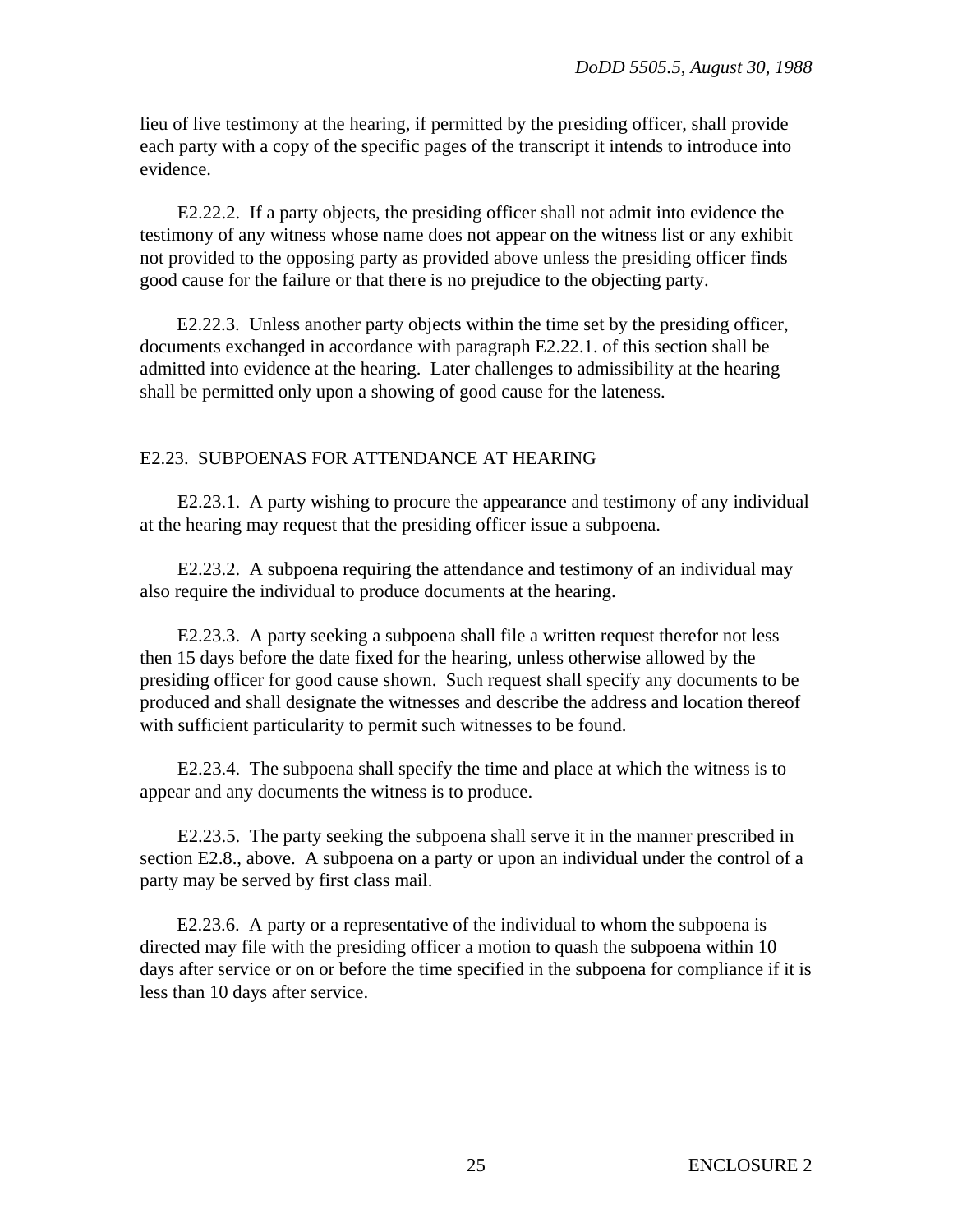#### E2.24. PROTECTIVE ORDER

E2.24.1. A party or a prospective witness or deponent may file a motion for a protective order with respect to discovery sought by an opposing party or with respect to the hearing, seeking to limit the availability or disclosure of evidence.

E2.24.2. In issuing a protective order, the presiding officer may make any order that justice requires to protect a party or person from annoyance, embarrassment, oppression, or undue burden or expense including one or more of the following:

E2.24.2.1. That the discovery not be had;

E2.24.2.2. That the discovery may be had only on specified terms and conditions, including a designation of the time or place;

E2.24.2.3. That the discovery may be had only through a method of discovery other than that requested;

E2.24.2.4. That classified information not be released unless prior notice and arrangements reasonably acceptable to the representative of the authority are made in coordination with the Defense Investigative Service, and the presiding officer agrees to the use;

E2.24.2.5. That certain matters not be inquired into or that the scope of discovery be limited to certain matters;

E2.24.2.6. That discovery be conducted with no person except persons designated by the presiding officer;

E2.24.2.7. That the contents of discovery or evidence be sealed;

E2.24.2.8. That the defendant comply with 32 CFR Part 97 (reference (f)) concerning official witnesses;

E2.24.2.9. That a deposition after being sealed be opened only upon order of the presiding officer;

E2.24.2.10. That a trade secret or other confidential research, development, commercial information, or facts pertaining to any criminal investigation, proceeding, or other administrative investigation not be disclosed or be disclosed only in a designated way; or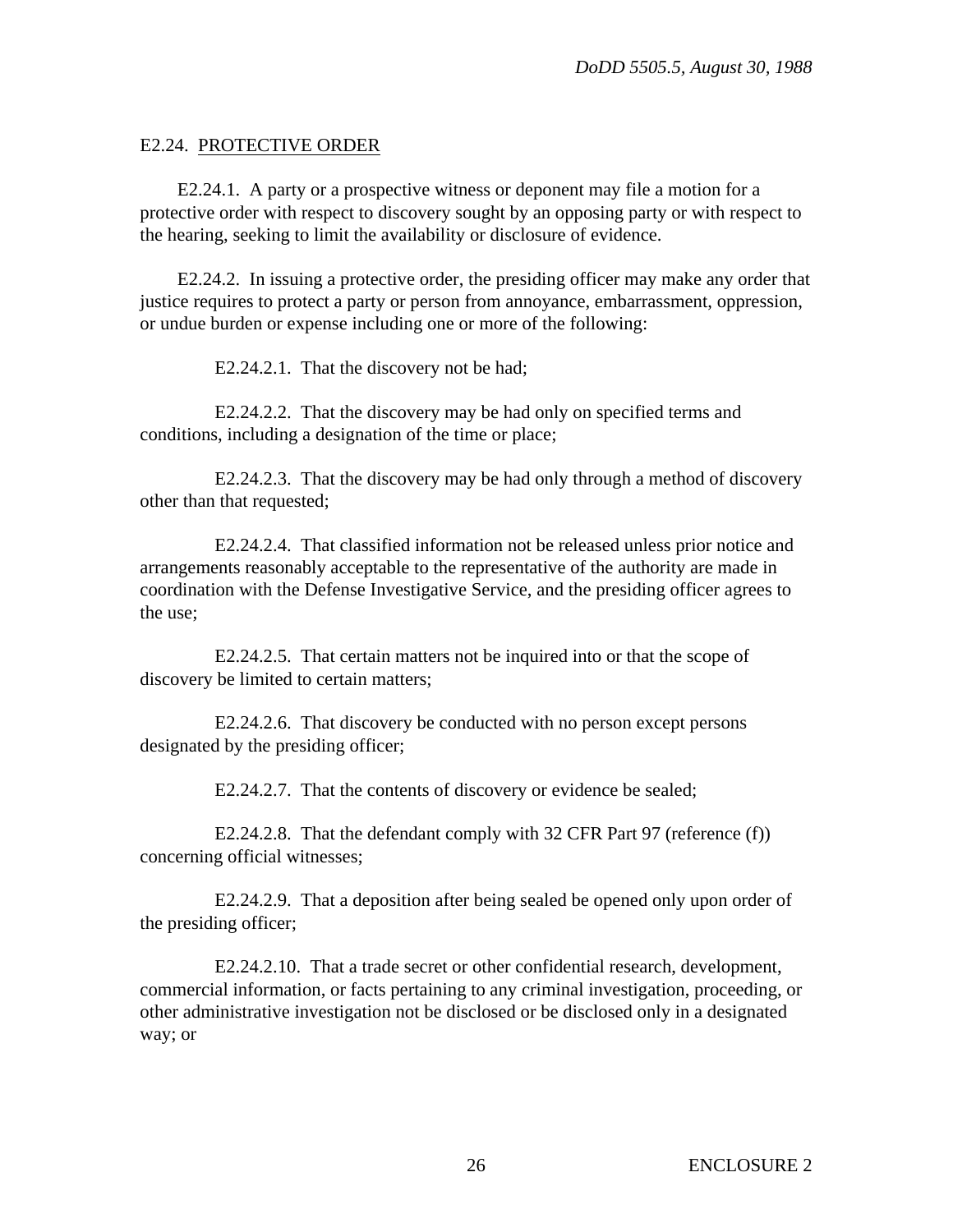E2.24.2.11. That the parties simultaneously file specified documents of information enclosed in sealed envelopes to be opened as directed by the presiding officer.

### E2.25. FEES

The party requesting a subpoena shall pay the cost of the witness fees and mileage of any witness subpoenaed in the amounts that would be payable to a witness in a proceeding in the United States District Court. A check for witness fees and mileage shall accompany the subpoena when served, except that when a subpoena is issued on behalf of the authority a check for witness fees and mileage need not accompany the subpoena.

#### E2.26. FORM, FILING, AND SERVICE OF PAPERS

E2.26.1. Form

E2.26.1.1. Documents filed with the presiding officer shall include an original and two copies.

E2.26.1.2. Every pleading and paper filed in the proceeding shall contain a caption setting forth the title of the action, the case number assigned by the presiding officer, and a designation of the paper (e.g., motion to quash subpoena).

E2.26.1.3. Every pleading and paper shall be signed by, and shall contain the address and telephone number of, the party or the person on whose behalf the paper was filed, or his or her representative.

E2.26.1.4. Papers are considered filed when they are mailed. Date of mailing may be established by a certificate from the party or its representative or by proof that the document was sent by certified or registered mail.

E2.26.2. Service. A party filing a document with the presiding officer shall, at the time of filing, serve a copy of such document on every other party. Service upon any party of any document other than those required to be served as prescribed in section E2.8., above, shall be made by delivering a copy or by placing a copy of the document in the United States mail, postage prepaid and addressed to the party's last known address. When a party is represented by a representative, service shall be made upon such representative in lieu of the actual party.

E2.26.3. Proof of service. A certificate of the individual serving the document by personal delivery or by mail, setting forth the manner of service, shall be proof of service.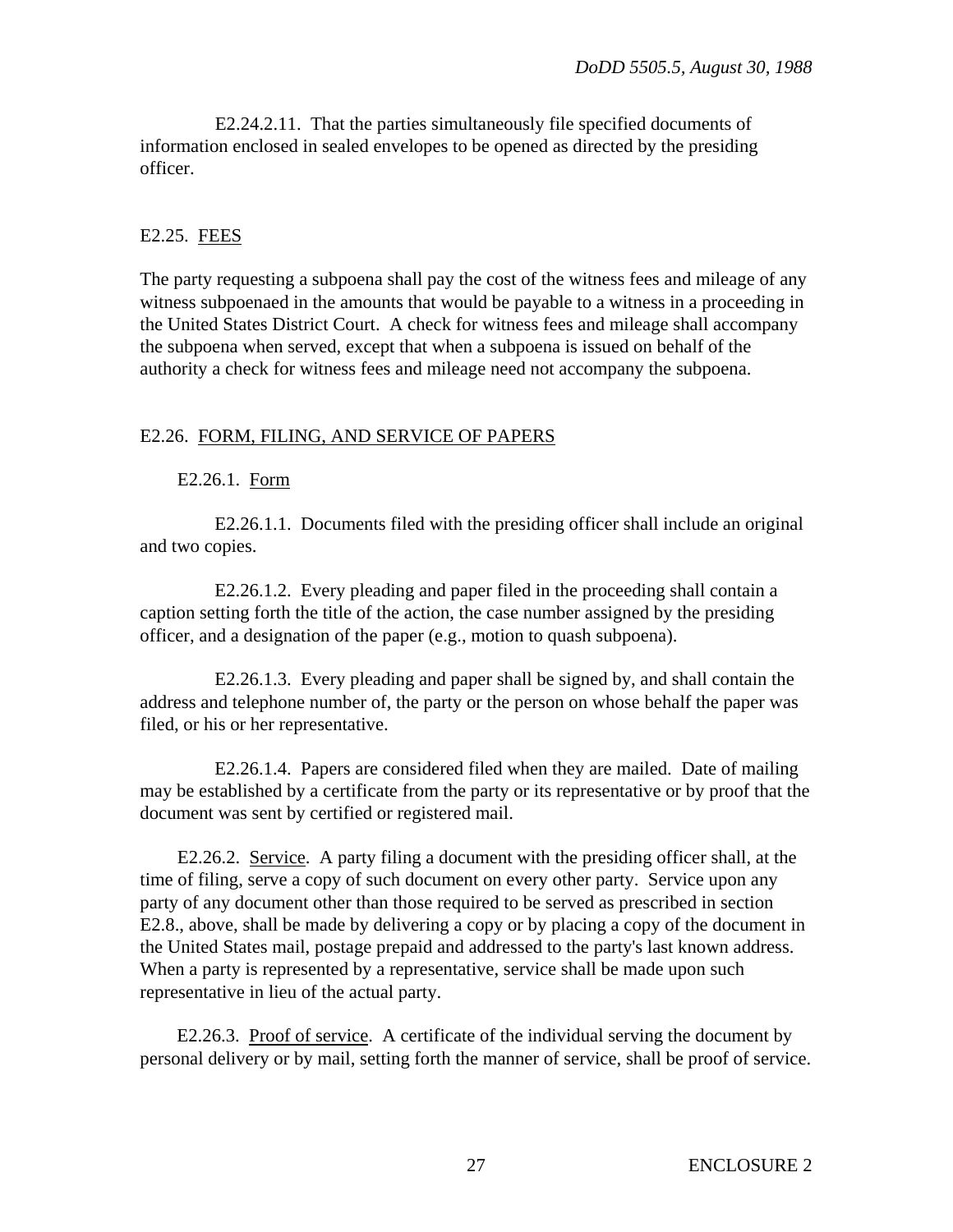#### E2.27. COMPUTATION OF TIME

E2.27.1. In computing any period of time under this Directive or in an order issued there under, the time begins with the day following the act, event, or default, and includes the last day of the period, unless it is a Saturday, Sunday, or legal holiday observed by the Federal Government, in which event it includes the next business day.

E2.27.2. When the period of time allowed is less than 7 days, intermediate Saturdays, Sundays, and legal holidays observed by the Federal Government shall be excluded from the computation.

E2.27.3. Where a document has been served or issued by placing it in the mail, an additional 5 days will be added to the time permitted for any response.

### E2.28. MOTIONS

E2.28.1. Any application to the presiding officer for an order or ruling shall be by motion. Motions shall state the relief sought, the authority relied upon, the facts alleged, and shall be filed with the presiding officer and served on all other parties.

E2.28.2. Except for motions made during a pre-hearing conference or at the hearing, all motions shall be in writing. The presiding officer may require the oral motions be put in writing.

E2.28.3. Within 15 days after a written motion is served, or such other time as may be fixed by the presiding officer, any party may file a response to such motion.

E2.28.4. The presiding officer may not grant a written motion before the time for filing responses thereto has expired, except upon consent of the parties or following a hearing on the motion, but may overrule or deny such motion without awaiting a response.

E2.28.5. The presiding officer shall make a reasonable effort to dispose of all outstanding motions prior to the beginning of the hearing.

E2.28.6. Failure by a party to raise defenses or objections or to make requests that must be made prior to the beginning of the hearing shall constitute waiver thereof, but the presiding officer may grant relief from the waiver for good cause shown.

### E2.29. SANCTIONS

E2.29.1. The presiding officer may sanction a person, including any party or representative, for the following: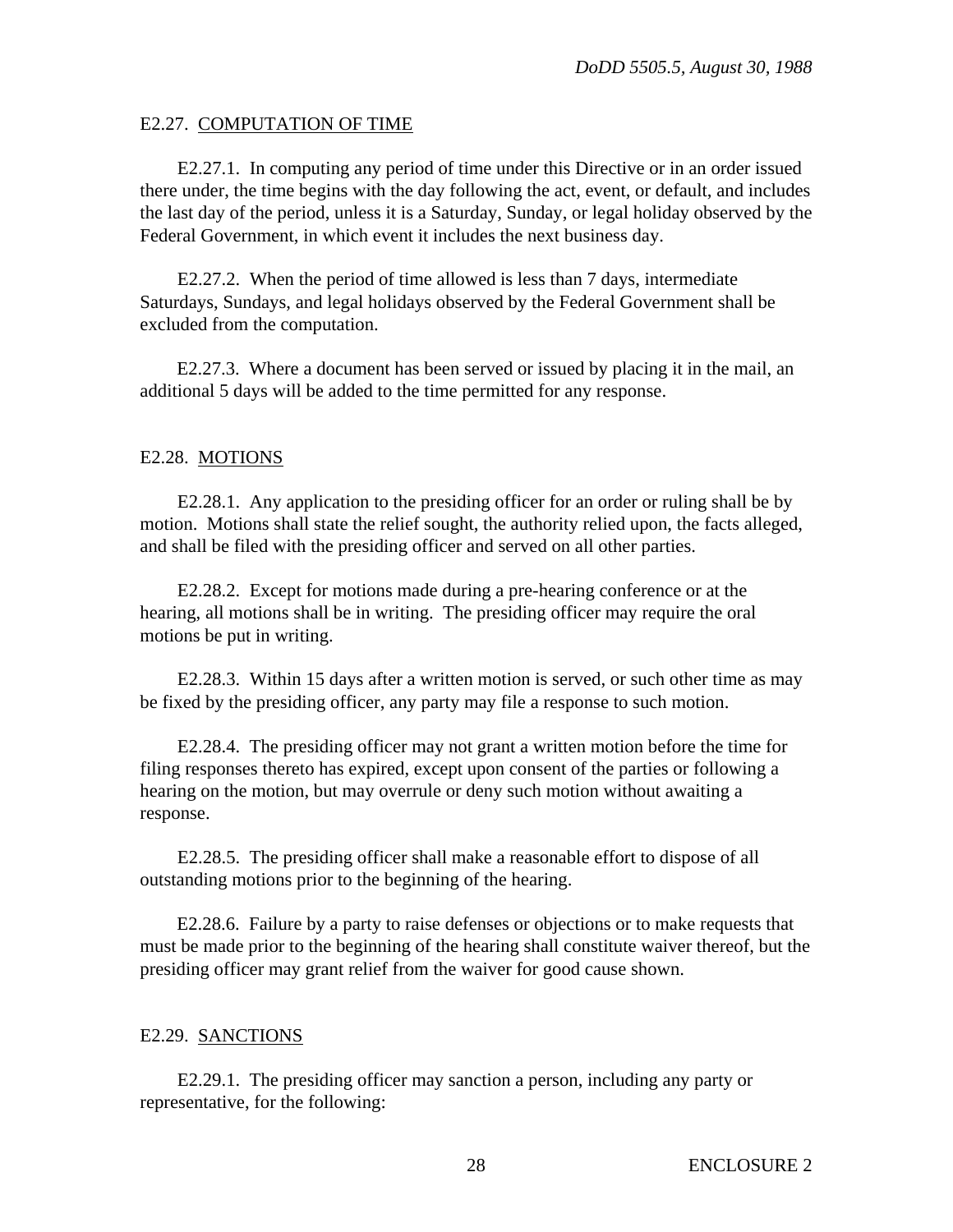E2.29.1.1. Failing to comply with an order, rule, or procedure governing the proceeding;

E2.29.1.2. Failing to prosecute or defend an action; or

E2.29.1.3. Engaging in other misconduct that interferes with the speedy, orderly, or fair conduct of the hearing.

E2.29.2. Any such sanction, including but not limited to those listed in paragraphs E2.29.3., E2.29.4., and E2.29.5. of this section, shall reasonably relate to the severity and nature of the failure or misconduct.

E2.29.3. When a party fails to comply with an order, including an order for taking a deposition, the production of evidence within the party's control, or a request for admission, the presiding officer may:

E2.29.3.1. Draw an inference in favor of the requesting party with regard to the information sought;

E2.29.3.2. In the case of requests for admission, deem each matter of which an admission is requested to be admitted;

E2.29.3.3. Prohibit the party failing to comply with such order from introducing evidence concerning, or otherwise relying upon, testimony relating to the information sought; and

E2.29.3.4. Strike any part of the pleadings or other submission of the party failing to comply with such request.

E2.29.4. If a party fails to prosecute or defend an action under this Directive commenced by service of a notice of hearing, the presiding officer may dismiss the action or may issue an initial decision imposing penalties and assessments.

E2.29.3.5. The presiding officer may refuse to consider any motion, request, response, brief, or other document that is not filed in a timely fashion.

### E2.30. THE HEARING AND BURDEN OF PROOF

E2.30.1. The presiding officer shall conduct a hearing on the record in order to determine whether the defendant is liable for a civil penalty or assessment under section E2.3., above, and, if so, the appropriate amount of any such civil penalty or assessment considering any aggravating or mitigating factors.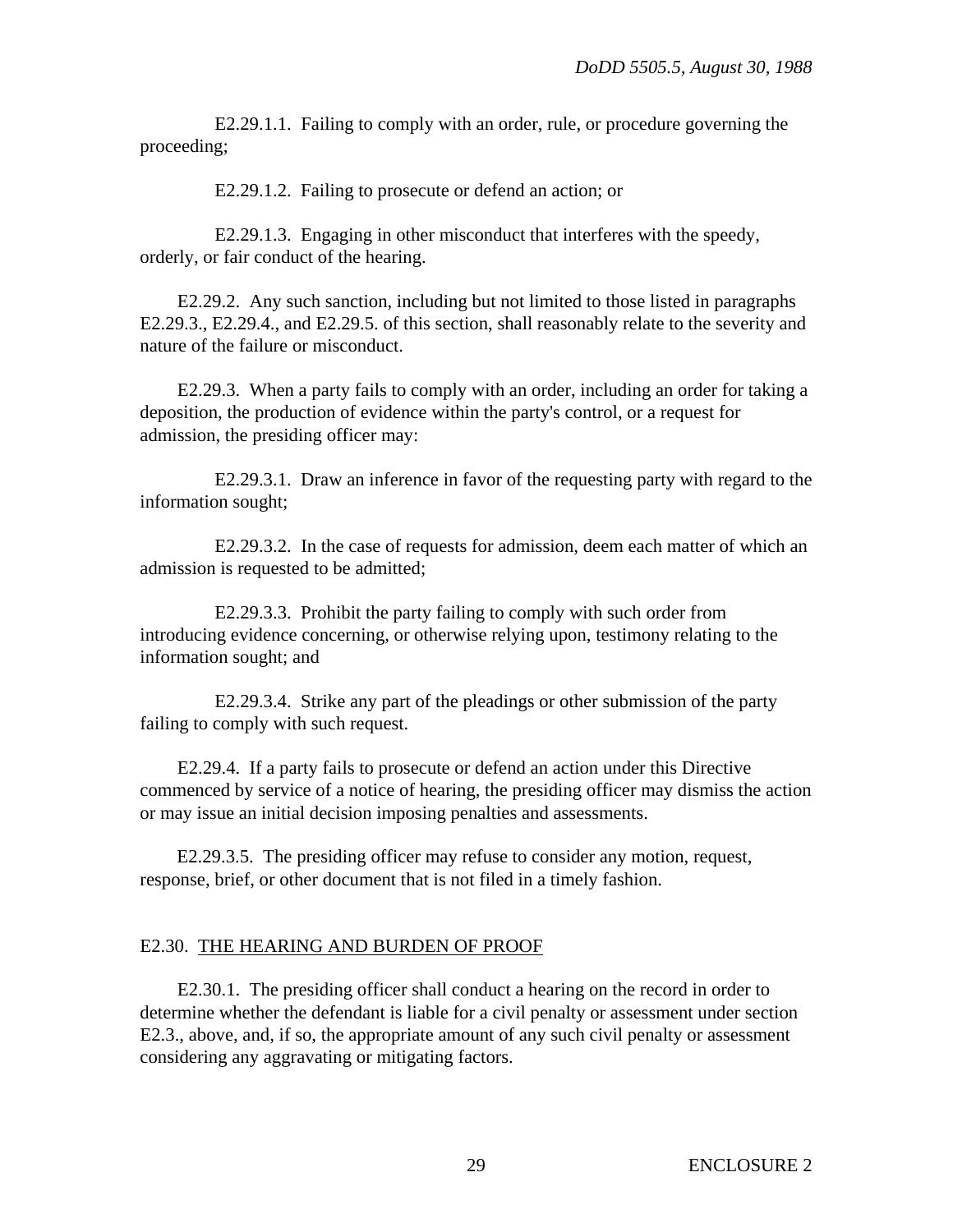E2.30.2. The authority shall prove defendant's liability and any aggravating factors by a preponderance of the evidence.

E2.30.3. The defendant shall prove any affirmative defenses and any mitigating factors by a preponderance of the evidence.

E2.30.4. The hearing shall be open to the public unless otherwise ordered by the presiding officer for good cause shown.

#### E2.31. DETERMINING THE AMOUNT OF PENALTIES AND ASSESSMENTS

In determining an appropriate amount of civil penalties and assessments, the presiding officer and the authority head, upon appeal, should evaluate any circumstances that mitigate or aggravate the violation and should articulate in their opinions the reasons that support the penalties and assessments they impose.

### E2.32. LOCATION OF HEARING

E2.32.1. The hearing may be held as follows:

E2.32.1.1. In any judicial district of the United States in which the defendant resides or transacts business;

E2.32.1.2. In any judicial district of the United States in which the claim or statement at issue was made; or

E2.32.1.3. In such other place, including foreign countries, as may be agreed upon by the defendant and the presiding officer.

E2.32.2. Each party shall have the opportunity to petition the presiding officer with respect to the location of the hearing.

E2.32.3. The hearing shall be held at the place and at the time ordered by the presiding officer.

### E2.33. WITNESSES

E2.33.1. Except as provided in paragraph E2.33.2. of this section, testimony at the hearing shall be given orally by witnesses under oath or affirmation.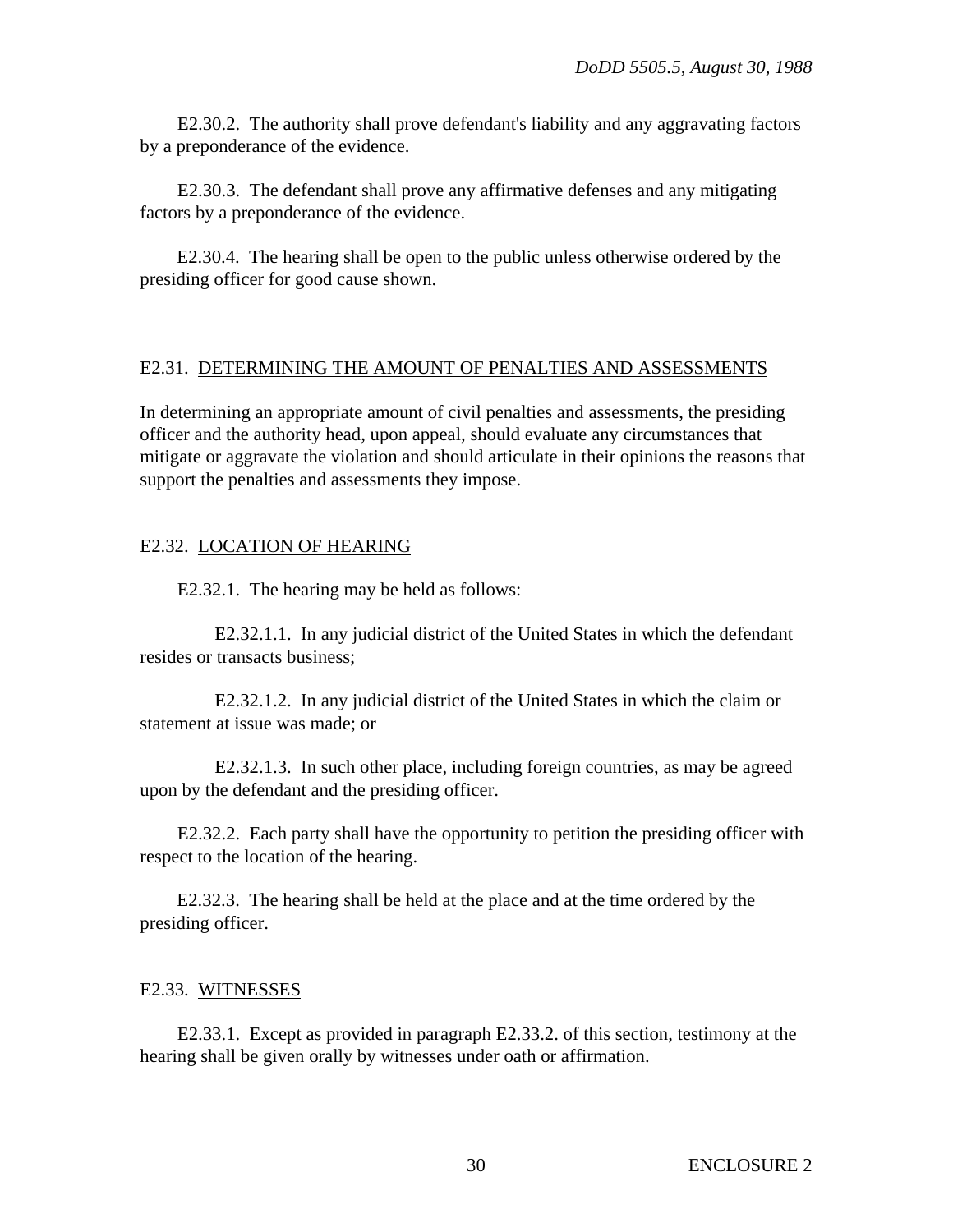E2.33.2. At the discretion of the presiding officer, testimony may be admitted in the form of a written or videotaped statement or deposition. Any such written or videotaped statement must be provided to all other parties along with the last known address of such witness, in a manner which allows sufficient time for other parties to subpoena such witness for deposition or cross-examination at the hearing. Prior written or videotaped statements of witnesses proposed to testify at the hearings and deposition transcripts shall be exchanged as provided in paragraph E2.22.1., above.

E2.33.3. The presiding officer shall exercise reasonable control over the mode and order of interrogating witnesses and presenting evidence so as to:

E2.33.3.1. Make the interrogation and presentation effective for the ascertainment of the truth;

E2.33.3.2. Avoid needless consumption of time; and

E2.33.3.3. Protect witnesses from harassment or undue embarrassment.

E2.33.4. The presiding officer shall permit the parties to conduct such crossexamination as may be required for a full and true disclosure of the facts.

E2.33.5. At the discretion of the presiding officer, a witness may be cross-examined on matters relevant to the proceeding without regard to the scope of his or her direct examination.

E2.33.6. Upon motion of any party, the presiding officer shall order witnesses excluded so that they cannot hear the testimony of other witnesses. This rule does not authorize exclusion of the following:

E2.33.6.1. A party who is an individual;

E2.33.6.2. In the case of a party that is not an individual, an officer or employee of the party appearing for the party as its representative, or designated by the party's representative; or

E2.33.6.3. An individual whose presence is shown by a party to be essential to the presentation of its case, including an individual employed by the Government engaged in assisting the representative for the Government.

### E2.34. EVIDENCE

E2.34.1. The presiding officer shall determine the admissibility of evidence.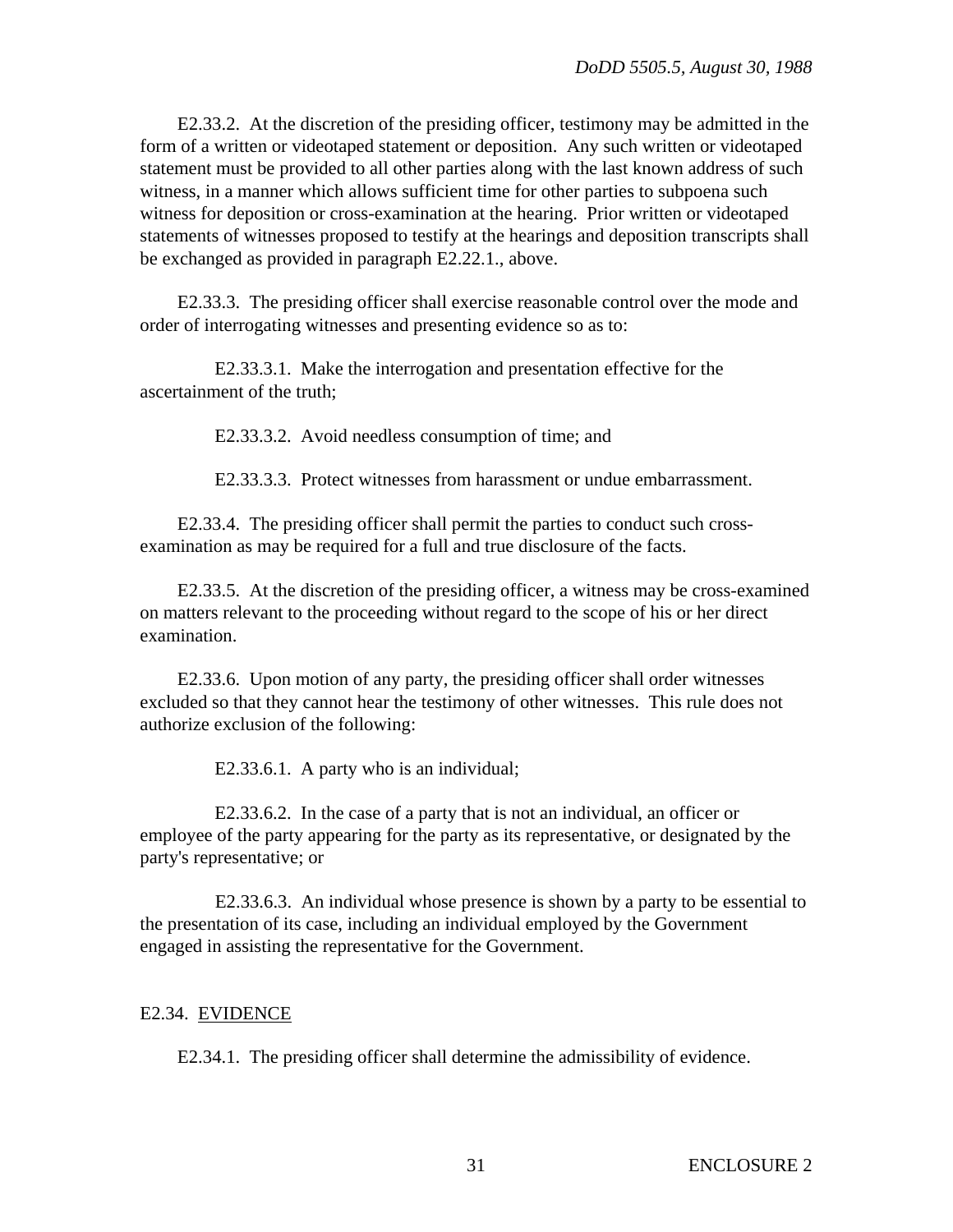E2.34.2. Except as provided herein, the presiding officer shall not be bound by the Federal Rules of Evidence (reference (g)). However, the presiding officer may apply the Federal Rules of Evidence where appropriate; e.g., to exclude unreliable evidence.

E2.34.3. The presiding officer shall exclude irrelevant and immaterial evidence.

E2.34.4. Although relevant, evidence may be excluded if its probative value is substantially outweighed by the danger of unfair prejudice, confusion of the issues, or by consideration of undue delay or needless presentation of cumulative evidence.

E2.34.5. Evidence shall be excluded if it is privileged under Federal law and the holder of the privilege asserts it.

E2.34.6. Evidence concerning offers of compromise or settlement shall be inadmissible to the extent provided in Rule 408 of the Federal Rules of Evidence (reference (g)).

E2.34.7. The presiding officer shall permit the parties to introduce rebuttal witnesses and evidence.

E2.34.8. All documents and other evidence offered or taken for the record shall be open to examination by all parties, unless otherwise ordered by the presiding officer pursuant to section E2.24, above.

### E2.35. THE RECORD AND FINDING

E2.35.1. The hearing will be recorded and transcribed. Transcripts may be obtained following the hearing from the presiding officer at a cost not to exceed the actual cost of duplication.

E2.35.2. The transcript of testimony, exhibits, and other evidence admitted at the hearing, and all papers and requests filed in the proceeding constitute the record for the decision by the presiding officer and the authority head.

E2.35.3. The record may be inspected and copied (upon payment of a reasonable fee) by anyone, unless otherwise ordered by the presiding officer.

E2.35.4. Funding for the hearing and record, except for the cost of the presiding officer, shall be the responsibility of the authority in which the case arose.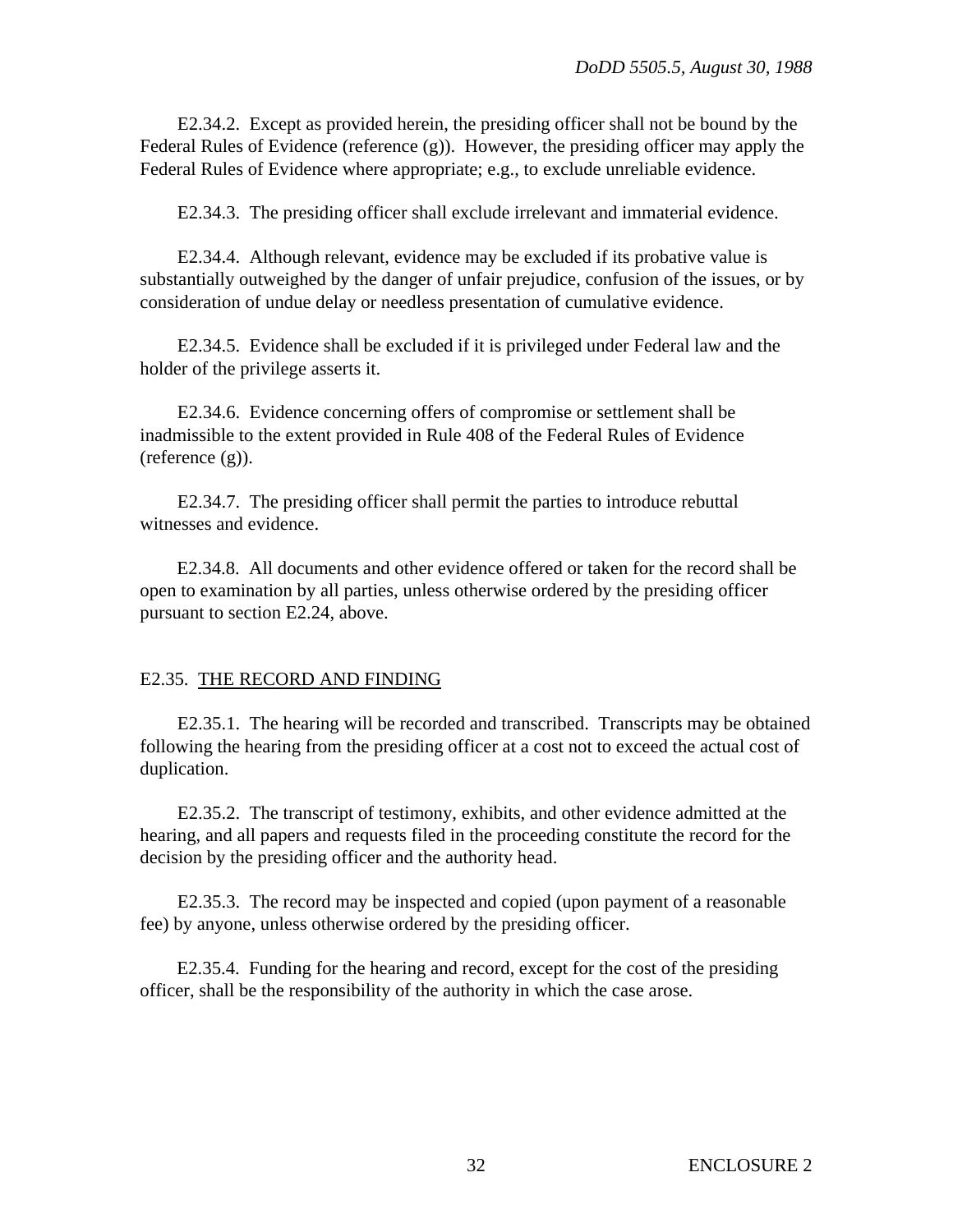## E2.36. POST-HEARING BRIEFS

The presiding officer may require or permit the parties to file post-hearing briefs. The presiding officer shall fix the time for filing any such briefs, not to exceed 60 days from the date the parties receive the transcript of the hearing or, if applicable, the stipulated record. Such briefs may be accompanied by proposed findings of fact and conclusions of law. The presiding officer may permit the parties to file reply briefs.

## E2.37. INITITAL DECISION

E2.37.1. The presiding officer shall issue an initial decision based only on the record that shall contain findings of fact, conclusions of law, and the amount of any penalties and assessments imposed.

E2.37.2. The findings of fact shall include a finding on each of the following issues:

E2.37.2.1. Whether the claims or statements identified in the complaint, or any portions thereof, violate section E2.3., above; and

E2.37.2.2. If the person is liable for penalties or assessments, the appropriate amount of any such penalties or assessments.

E2.37.3. The presiding officer shall promptly serve the initial decision on all parties within 90 days after the time for submission of post-hearing briefs and reply briefs (if permitted) has expired. The presiding officer shall at the same time serve all parties with a statement describing the right of any defendant determined to be liable for a civil penalty or assessment to file a motion for reconsideration with the presiding officer or a notice of appeal with the authority head. If the presiding officer fails to meet the deadline contained in this subsection, he or she shall notify the parties of the reason for the delay and shall set a new deadline.

E2.37.4. Unless the initial decision of the presiding officer is timely appealed to the authority head, or a motion for reconsideration of the initial decision is timely filed, the initial decision of the presiding officer shall be final and binding on the parties 30 days after it is issued by the presiding officer.

# E2.38. RECONSIDERATION OF INITIAL DECISION

E2.38.1. Except as provided in paragraph E2.38.4. of this section, any party may file a motion for reconsideration of the initial decision within 20 days of service of the initial decision in the manner set forth in section E2.8., above, for service of the complaint. Service shall be proved in the manner provided in paragraph E2.8.2., above.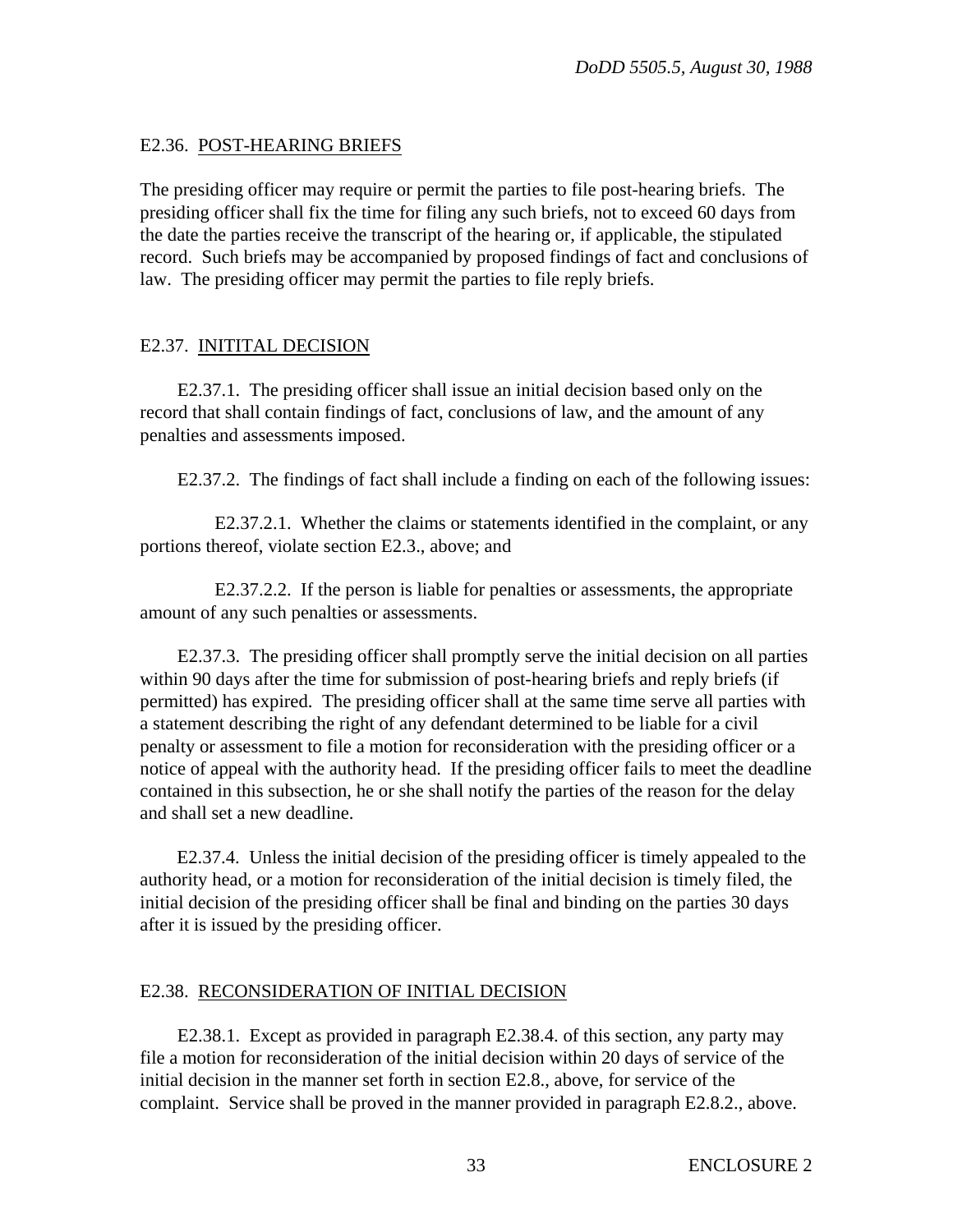E2.38.2. Every such motion must set forth the matters claimed to have been erroneously decided and the nature of the alleged errors. Such motion shall be accompanied by a supporting brief.

E2.38.3. Responses to such motions shall be allowed only upon request of the presiding officer; however, the presiding officer shall not issue a revised initial determination without affording both parties an opportunity to be heard on the motion for reconsideration.

E2.38.4. No party may file a motion for reconsideration of an initial decision that has been revised in response to a previous motion for reconsideration.

E2.38.5. The presiding officer may dispose of a motion for reconsideration by denying it or by issuing a revised initial decision.

E2.38.6. If the presiding officer denies a motion for reconsideration, the initial decision shall constitute the final decision of the authority head and shall be final and binding on the parties 30 days after the presiding officer denies the motion, unless the initial decision is timely appealed to the authority head in accordance with section E2.39., below.

E2.38.7. If the presiding officer issues a revised initial decision, that decision shall constitute the final decision of the authority head and shall be final and binding on the parties 30 days after it is issued, unless it is timely appealed to the authority head in accordance with section E2.39., below.

# E2.39. APPEAL TO AUTHORITY HEAD

E2.39.1. Any defendant who has filed a timely answer and who is determined in an initial decision to be liable for a civil penalty or assessment may appeal such decision to the authority head by filing a notice of appeal with the authority head in accordance with this section.

E2.39.2. A notice of appeal:

E2.39.2.1. May be filed at any time within 30 days after the presiding officer issues an initial or a revised initial decision. If another party files a motion for reconsideration under section E2.38., above, consideration of the appeal shall be stayed automatically pending resolution of the motion for reconsideration, until the time period for filing a motion for reconsideration under section E2.38., above, has expired or the motion is resolved;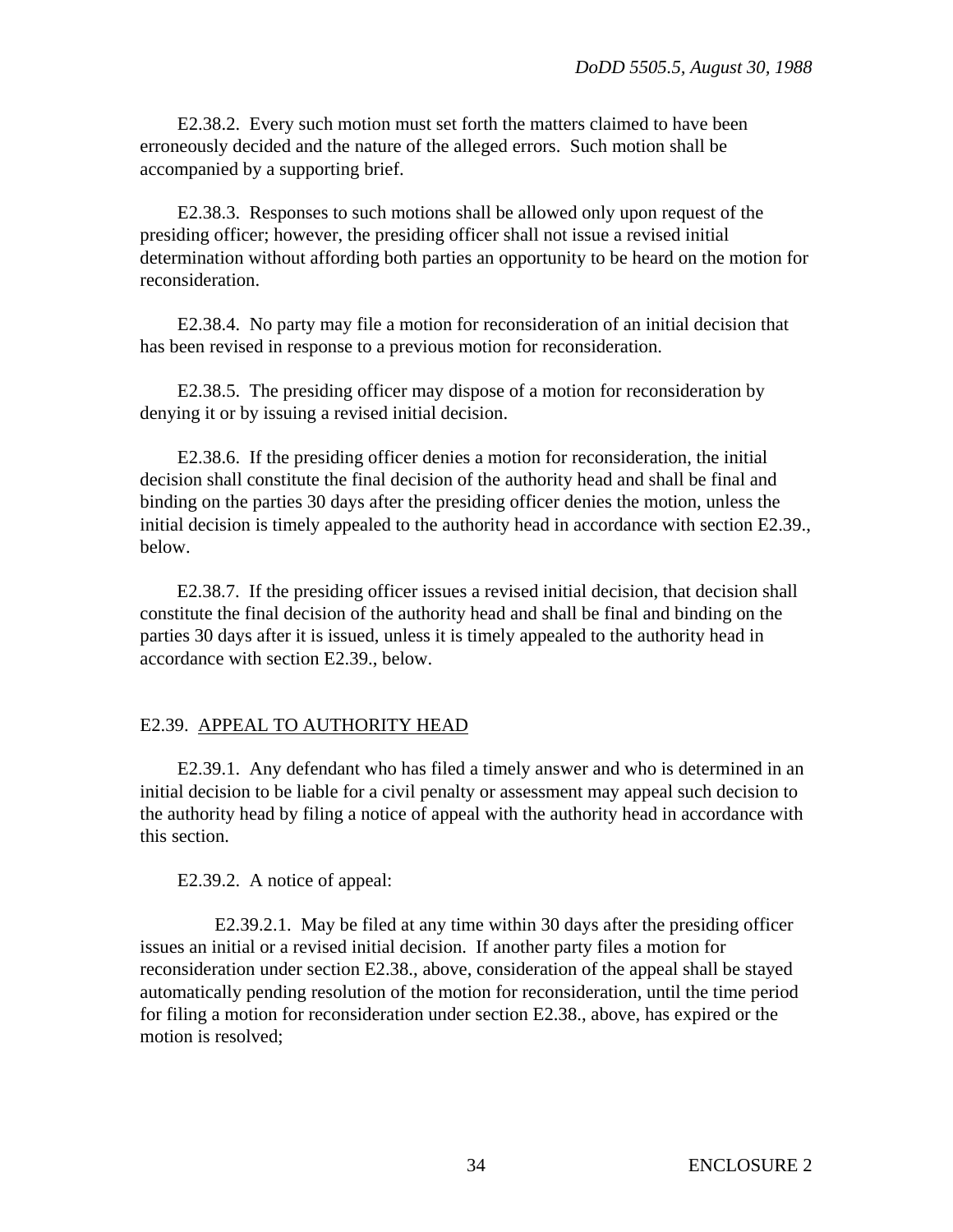E2.39.2.2. If a motion for reconsideration is timely filed, a notice of appeal may be filed within 30 days after the presiding officer denies the motion or issues a revised initial decision, whichever applies;

E2.39.2.3. The authority head may extend the initial 30-day period for an additional 30 days if the defendant files with the authority head a request for an extension within the initial 30-day period and shows good cause.

E2.39.3. If the defendant files a timely notice of appeal with the authority head, the presiding officer shall forward the record of the proceeding to the authority head when:

E2.39.3.1. The time for filing a motion for reconsideration expires without the filing of such a motion, or

E2.39.3.2. The motion for reconsideration is denied. Issuance of a revised initial decision upon motion for reconsideration shall require filing of a new notice of appeal.

E2.39.4. A notice of appeal shall be accompanied by a written brief specifying exceptions to the initial decision and reasons supporting the exceptions.

E2.39.5. The representative for the Government may file a brief in opposition to the exceptions within 30 days of receiving the notice of appeal and accompanying brief.

E2.39.6. There is no right to appear personally before the authority head, although the authority head may at his or her discretion require the parties to appear for an oral hearing on appeal.

E2.39.7. There is no right to appeal any interlocutory ruling by the presiding officer.

E2.39.8. In reviewing the initial decision, the authority head shall not consider any objection that was not raised before the presiding officer, unless a demonstration is made of extraordinary circumstances causing the failure to raise the objection.

E2.39.9. If any party demonstrates to the satisfaction of the authority head that additional evidence not presented at such hearing is material and that there were reasonable grounds for the failure to present such evidence at such hearing, the authority head shall remand the matter to the presiding officer for consideration of such additional evidence.

E2.39.10. The authority head may affirm, reduce, reverse, compromise, remand, or settle any penalty or assessment determined by the presiding officer in any initial decision.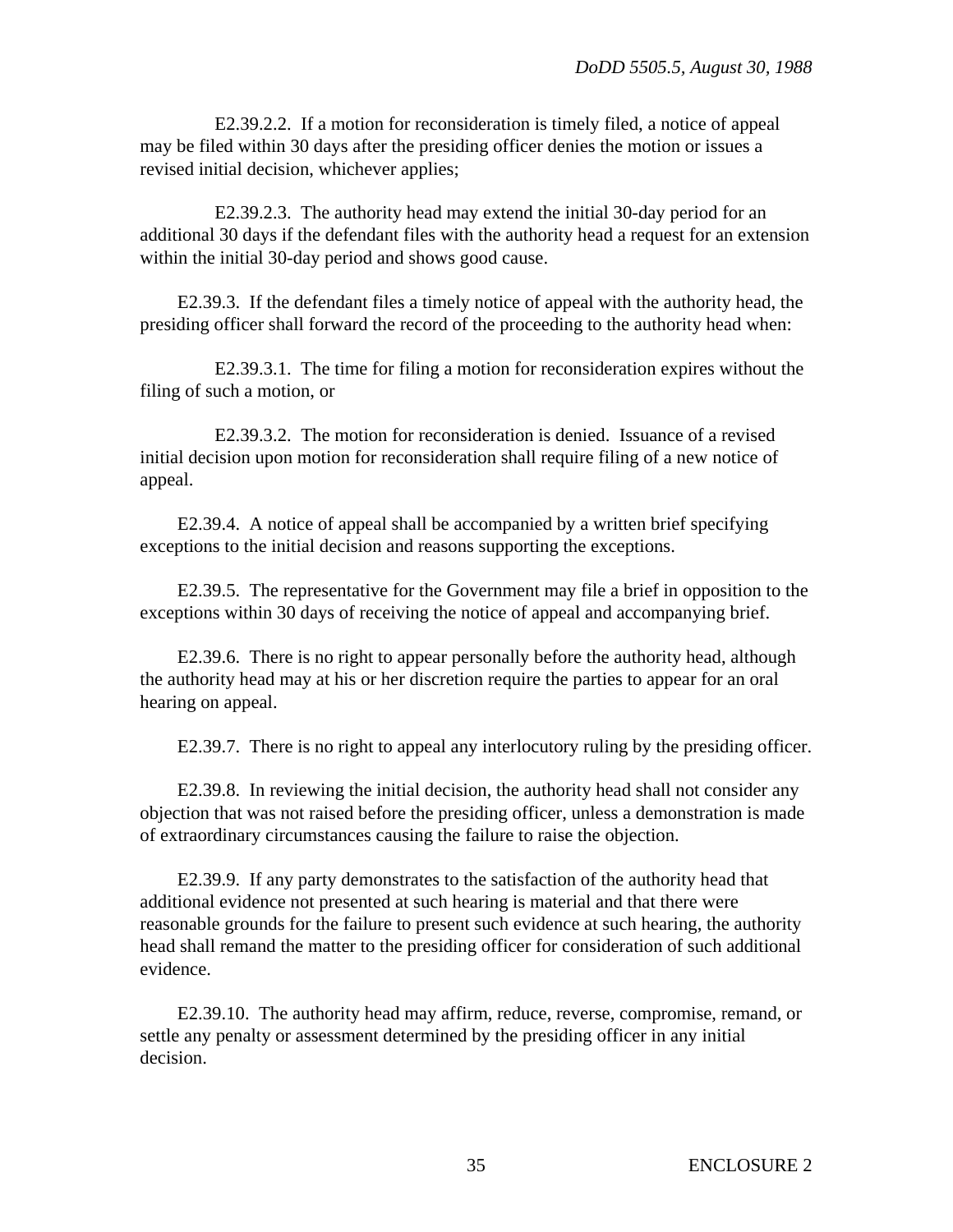E2.39.11. The authority head shall promptly serve each party to the appeal with a copy of the decision of the authority head and a statement describing the right of any person determined to be liable for a penalty or assessment to seek judicial review.

E2.39.12. Unless a petition for review is filed as provided in 32 U.S.C. Sec. 3805 (reference (h)) after a defendant has exhausted all administrative remedies under this Directive and within 60 days after the date on which the authority head serves the defendant with a copy of the authority head's decision, a determination that a defendant is liable under section E2.3., above, is final and is not subject to judicial review.

E2.39.13. The authority heads (or their designees) may designate an officer or employee of the authority, who is serving in the grade of GS-17 or above under the General Schedule, or in the Senior Executive Service, to carry out these appellate responsibilities; however, the authority to compromise, settle, or otherwise discretionarily dispose of the case on appeal provided pursuant to subsection E2.39.10, hereof, may not be so re-delegated pursuant to this paragraph.

## E2.40. STAYS ORDERED BY THE DEPARTMENT OF JUSTICE

If at any time, the Attorney General or an Assistant Attorney General designated by the Attorney General transmits to the authority head a written finding that continuation of the administrative process described in this Directive with respect to a claim or statement may adversely affect any pending or potential criminal or civil action related to such claim or statement, the authority head shall stay the process immediately. The authority head may order the process resumed only upon receipt of the written authorization of the Attorney General.

### E2.41. STAY PENDING APPEAL

E2.41.1. An initial decision is stayed automatically pending disposition of a motion for reconsideration or of an appeal to the authority head.

E2.41.2. No administrative stay is available following a final decision of the authority head.

# E2.42. JUDICIAL REVIEW

31 U.S.C. Sec. 3805 (reference (c)) authorizes judicial review by an appropriate United States District Court of a final decision of the authority head imposing penalties or assessment under this Directive and specifies the procedures for such review.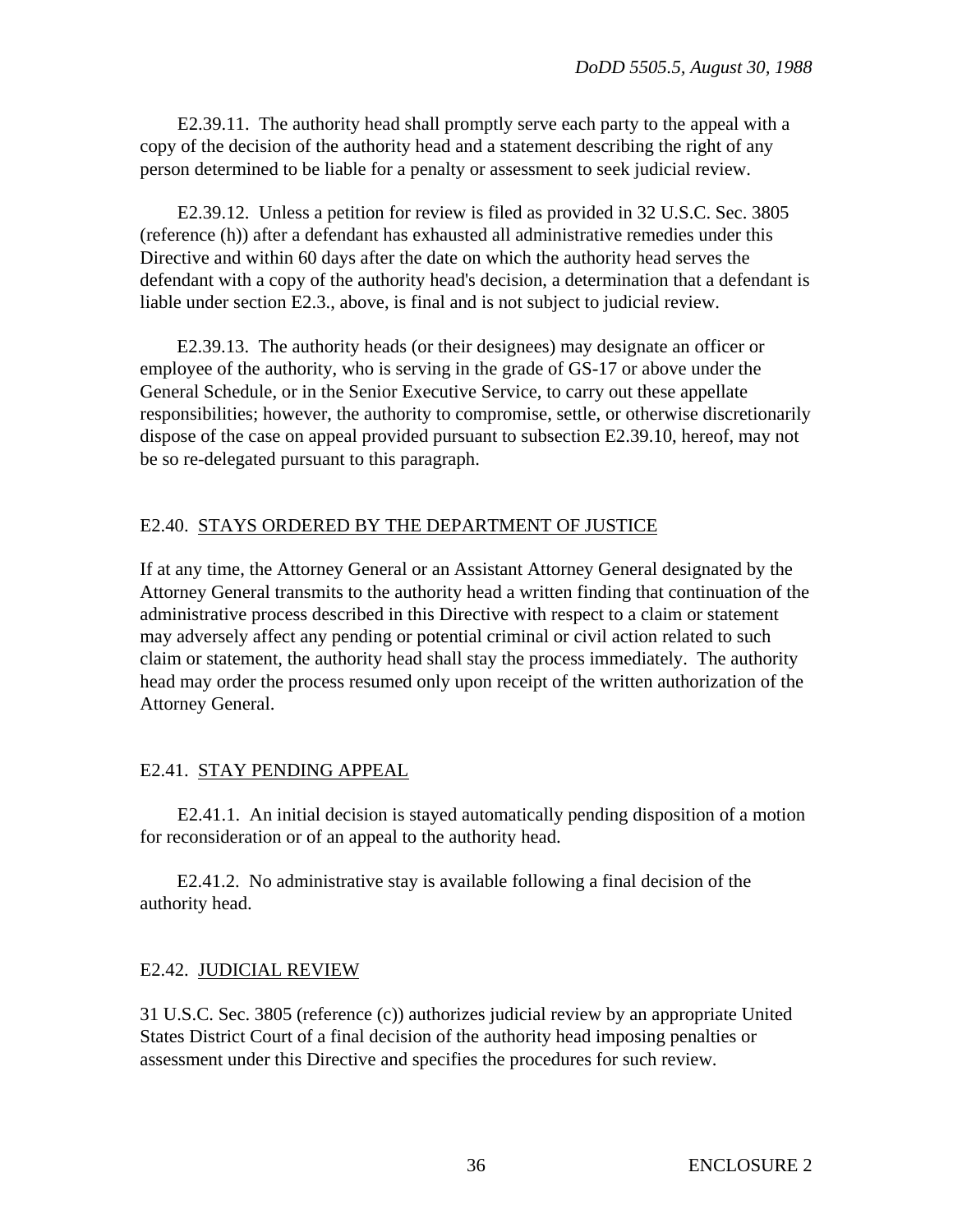# E2.43. COLLECTION OF CIVIL PENALTIES AND ASSESSMENTS

31 U.S.C. Sections 3806 and 3808(b) (reference (c)) authorize actions for collection of civil penalties and assessments imposed under this Directive and specify the procedures for such actions.

# E2.44. RIGHT TO ADMINISTRATIVE OFFSET

The amount of any penalty or assessment that has become final, or for which a judgment has been entered under section E2.43., above, or any amount agreed upon in a compromise or settlement under section E2.45., below, may be collected by administrative offset under 31 U.S.C. Sec. 3716 (reference (c)), except that an administrative offset may not be made under this section against a refund of an overpayment of Federal taxes then or later owing by the United States to the defendant.

# E2.45. DEPOSIT IN TREASURY OF THE UNITED STATES

All amounts collected pursuant to this Directive shall be deposited as miscellaneous receipts in the Treasury of the United States, except as provided in 31 U.S.C. Sec.  $3806(g)$  (reference (c)).

# E2.46. COMPROMISE OR SETTLEMENT

E2.46.1. Parties may make offers of compromise or settlement at anytime.

E2.46.2. The reviewing official has the exclusive authority to compromise or settle a case under this Directive at any time after the date on which the reviewing official is permitted to issue a complaint and before the date on which the presiding officer issues an initial decision.

E2.46.3. The authority head has exclusive authority to compromise or settle a case under this Directive at any time after the date on which the presiding officer issues an initial decision, except during the pendency of any review under section E2.42., above, or during the pendency of any action to collect penalties as assessments under section E2.43., above.

E2.46.4. The Attorney General has exclusive authority to compromise or settle a case under this Directive during the pendency of any review under section E2.42., above, of any action to recover penalties and assessments under 31 U.S.C. Sec. 3806 (reference (c)).